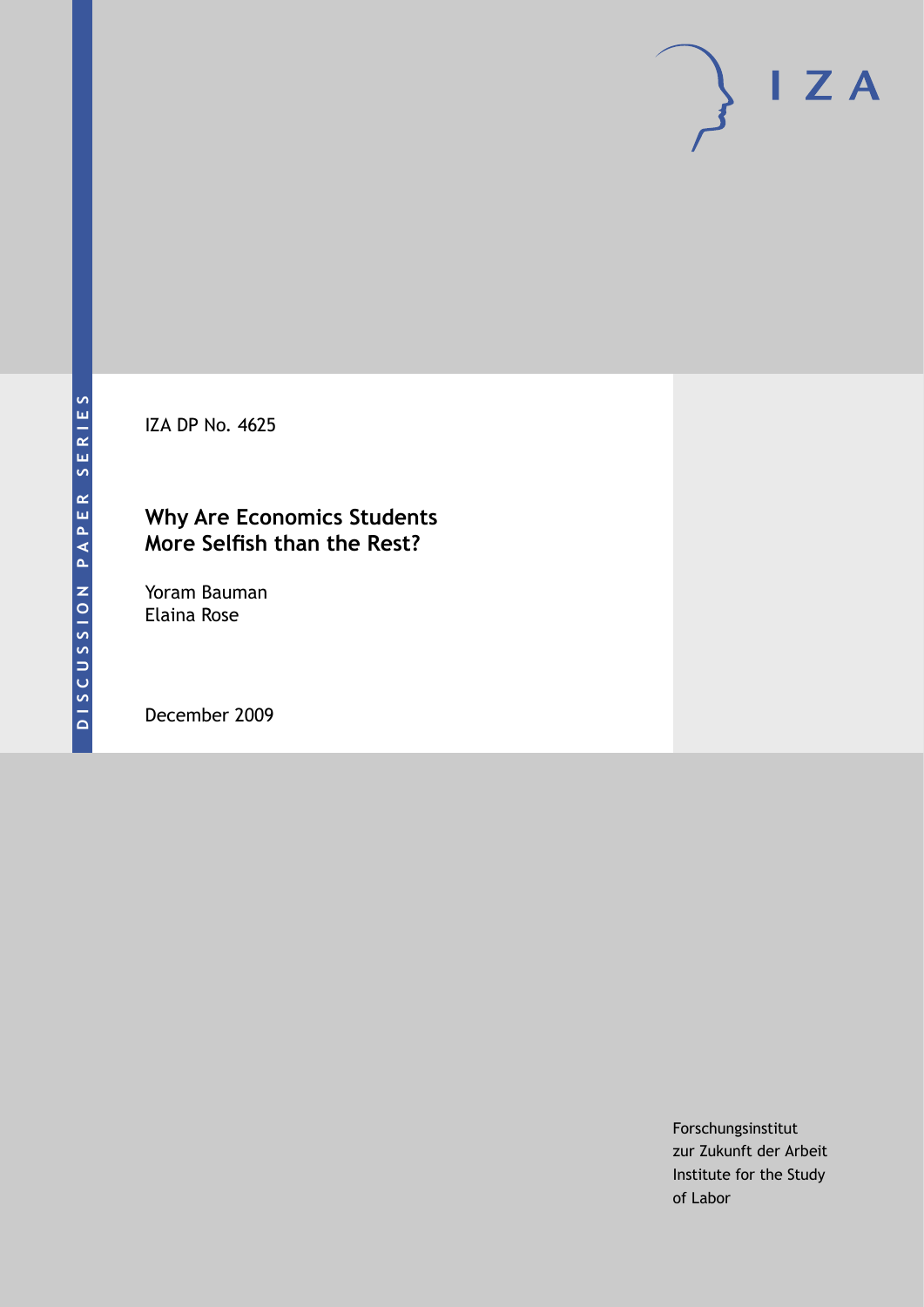# **Why Are Economics Students More Selfish than the Rest?**

### **Yoram Bauman**

*University of Washington* 

### **Elaina Rose**

*University of Washington and IZA* 

Discussion Paper No. 4625 December 2009

IZA

P.O. Box 7240 53072 Bonn **Germany** 

Phone: +49-228-3894-0 Fax: +49-228-3894-180 E-mail: iza@iza.org

Any opinions expressed here are those of the author(s) and not those of IZA. Research published in this series may include views on policy, but the institute itself takes no institutional policy positions.

The Institute for the Study of Labor (IZA) in Bonn is a local and virtual international research center and a place of communication between science, politics and business. IZA is an independent nonprofit organization supported by Deutsche Post Foundation. The center is associated with the University of Bonn and offers a stimulating research environment through its international network, workshops and conferences, data service, project support, research visits and doctoral program. IZA engages in (i) original and internationally competitive research in all fields of labor economics, (ii) development of policy concepts, and (iii) dissemination of research results and concepts to the interested public.

IZA Discussion Papers often represent preliminary work and are circulated to encourage discussion. Citation of such a paper should account for its provisional character. A revised version may be available directly from the author.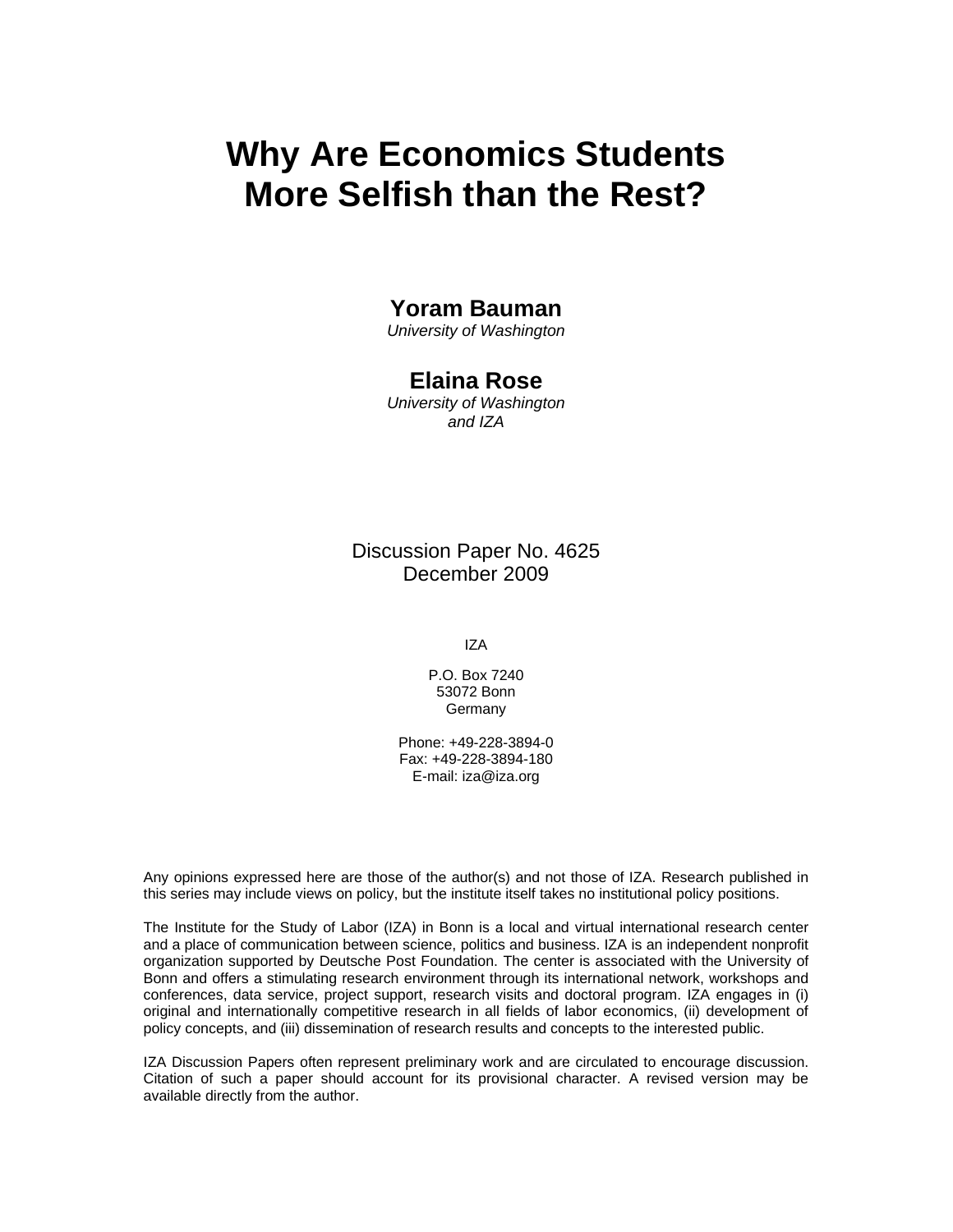IZA Discussion Paper No. 4625 December 2009

## **ABSTRACT**

## **Why Are Economics Students More Selfish than the Rest?\***

A substantial body of research suggests that economists are less generous than other professionals and that economics students are less generous than other students. We address this question using administrative data on donations to social programs by students at the University of Washington. Our data set allows us to track student donations and economics training over time in order to distinguish selection effects from indoctrination effects. We find that economics majors are less likely to donate than other students and that there is an indoctrination effect for non-majors but not for majors. Women majors and nonmajors are less likely to contribute than comparable men.

JEL Classification: A13, D64

Keywords: altruism, public goods

Corresponding author:

-

Elaina Rose Department of Economics Mail Code 353330 University of Washington Seattle, WA 98195 USA E-mail: erose@u.washington.edu

<sup>\*</sup> We thank Susana Angkico of the UW registrar's office for help with the data set, participants in a seminar at UC Davis for helpful comments, and Wolfram Latsch for helpful conversations.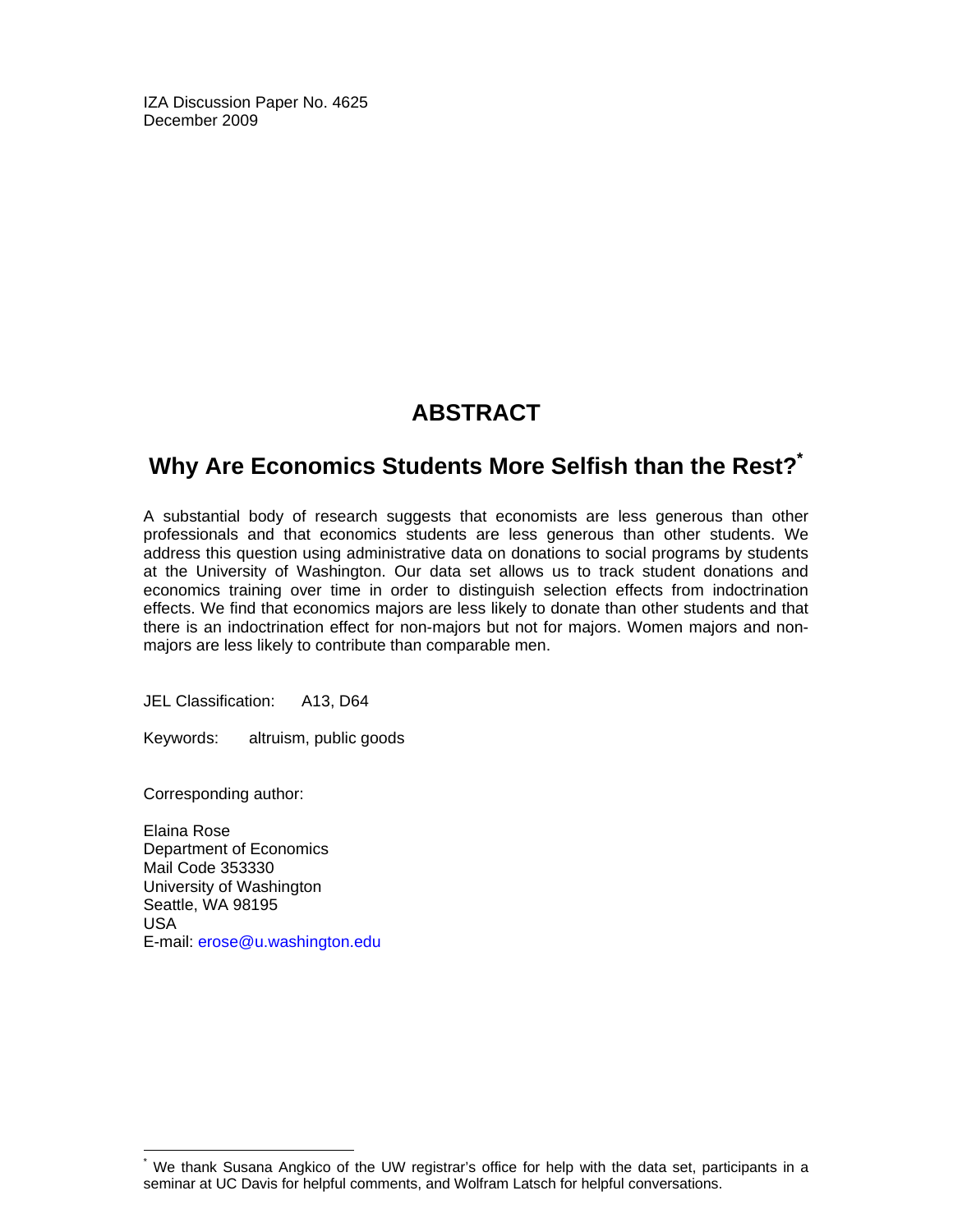### **I. Introduction**

There is a common belief—supported by the bulk of the relevant academic literature—that economists are less generous than other professionals and that economics students are less generous than other students. But why are economists more selfish? One possibility is selection, i.e., that more selfish individuals choose to become economics majors. Another possibility is indoctrination, i.e., that training in economics encourages students to emulate the *homo economicus* found in microeconomics texts.

Our contribution to this literature comes from an analysis of voluntary contributions to social programs by University of Washington undergraduates, who are offered an opportunity to make such contributions when they register each quarter. We find that economics majors are less generous than students majoring in a non-economics discipline within the College of Arts and Sciences (A&S), and that this lack of generosity is due to selection, not indoctrination. But we also find an indoctrination effect for nonmajors: voluntary giving by non-majors—but not by majors—declines significantly after exposure to economics instruction Section II provides background on the empirical work on differences in the propensity of economists relative to non-economists to give. Section III describes the data, Section IV provides a descriptive analysis, and Section V outlines the empirical model. Section VI describes and discusses the results. In addition to the findings regarding economics training and major discussed above, we find that women, international students, and minority students are less likely to contribute than their complements.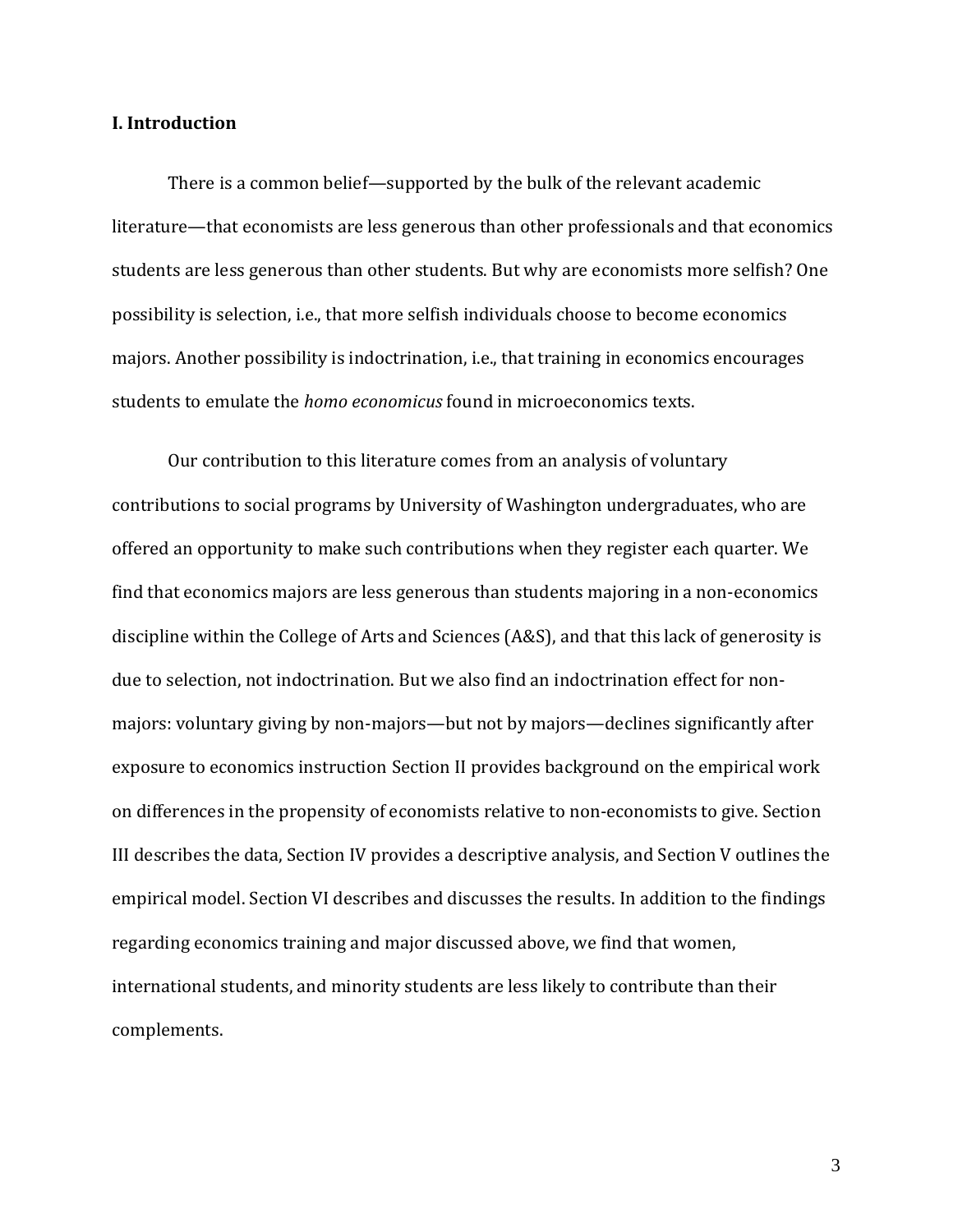#### **II. Background**

Inquiry into the question of whether economists are less apt to engage in what Frey and Meyer (2004) refer to as *pro-social behavior* begins with Marwell and Ames (1981), who find that economics graduate students are more likely than other groups to free ride in a public-goods experiment. Additional experiments produced similar results: economics students offer less in ultimatum games (Carter and Irons 1991), they are more likely to defect in prisoners' dilemma games (Frank, Gilovich and Regan 1993), they are more likely to defect in a solidarity game (Selten and Ockenfels 1998), and they are more likely to accept bribes (Frank and Schulze 2000).

Other research relies on survey data. Rubenstein (2009) describes various business scenarios and asks students, as hypothetical employers, to make a series of decisions with respect to their employees; he finds that economics students are more likely to place profit maximization ahead of the welfare of the workers. Economists among Frey and Pommerehne's (1993) and Haucap and Just's (2003) survey respondents are more apt to view allocation based on prices as a fair mechanism for allocation.

Two studies come to the opposite conclusion, finding that economists are *more* likely to engage in pro-social behavior than others. First, Laband and Beil (1999) study dues payments to professional associations and find that "professional economists are significantly more honest/cooperative than professional political scientists, and especially, professional sociologists." Second, Yezer et al. (1996) conduct a "lost-letter" experiment by leaving envelopes containing cash in classrooms and find that students in upper-level economics classes are more likely than students in other upper-level classes to return the envelopes. The Laband and Beil result could, however, stem from income differences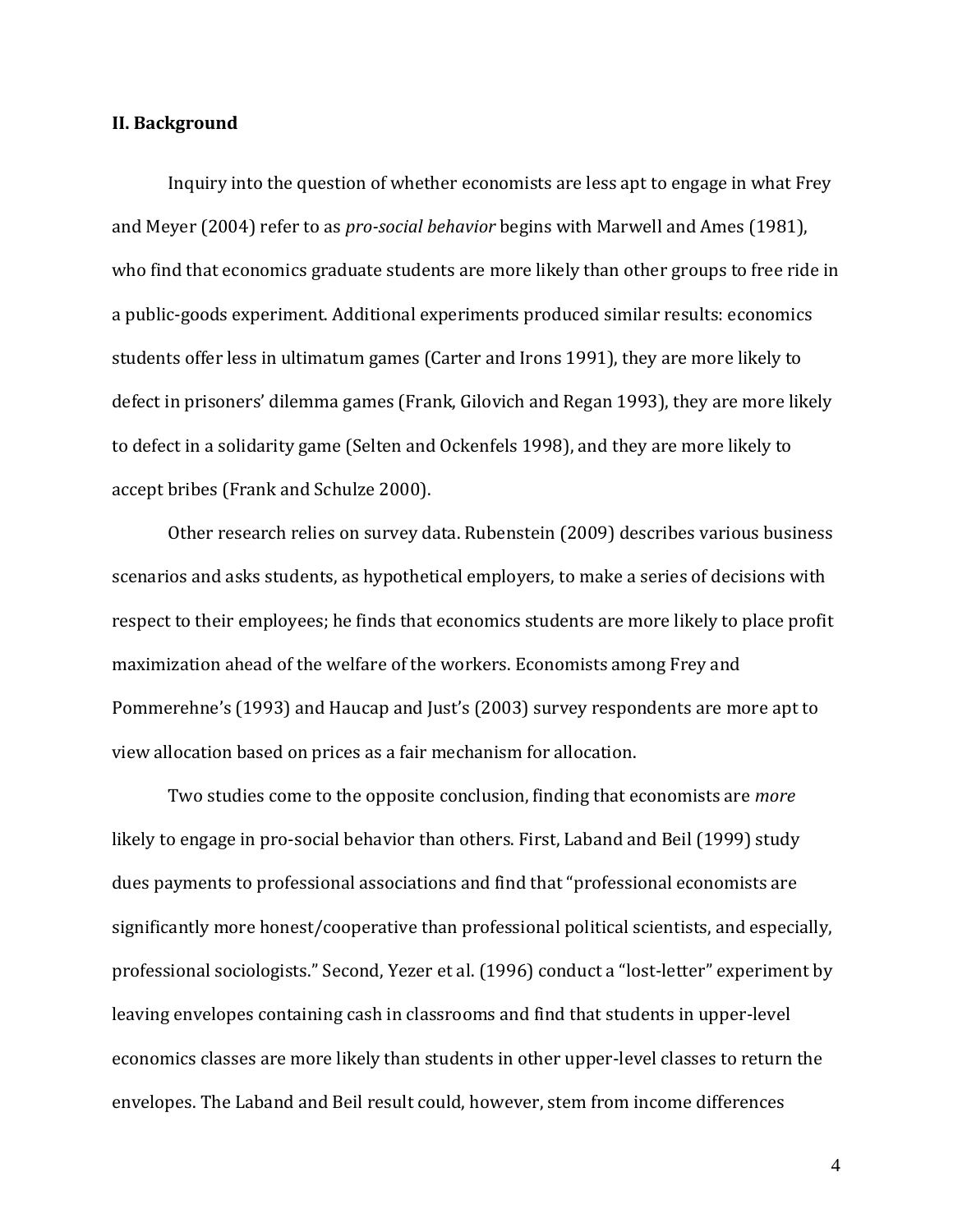between professions, or from differences in membership benefits. The Yezer et al. study the sample sizes are small (N=64) and the differences are only marginally significant.

With one exception, previous studies such as the ones above use data from classroom experiments, surveys, or other fairly artificial environments. The exception— Frey and Meier (2003), in a real-world situation similar to ours—uses administrative data on student contributions to social funds at the University of Zurich (UZ). (See also Frey and Meier 2004 and Benz and Meier 2008.) Students at UZ are asked at registration each semester if they want to contribute the equivalent of \$4.20 to a "loan fund" that provides loans to needy students, and also if they want to contribute the equivalent of \$3 to a "foreigner fund" that assists foreign students. Frey and Meier compare students of political economy (known to Americans as "economics") with students of business economics (known to Americans as "business administration") and students from other disciplines; their conclusion is that only the business economists behave more selfishly than others, and that this behavior is the result of selection rather than indoctrination.

The major structural difference between Frey and Meier's UZ study and our study at the University of Washington (UW) is that the UZ data set shows students taking a prescribed series of classes at prescribed points during their programs: economics students take the economics sequence, law students take the law sequence, etc., without much flexibility. In contrast, the UW data set displays greater variability, with students from different majors taking economics classes at different points during their studies. Because our data set contains both year of study (freshman, sophomore, etc.) as well as the quarter and academic year each student was enrolled in each class, we can distinguish the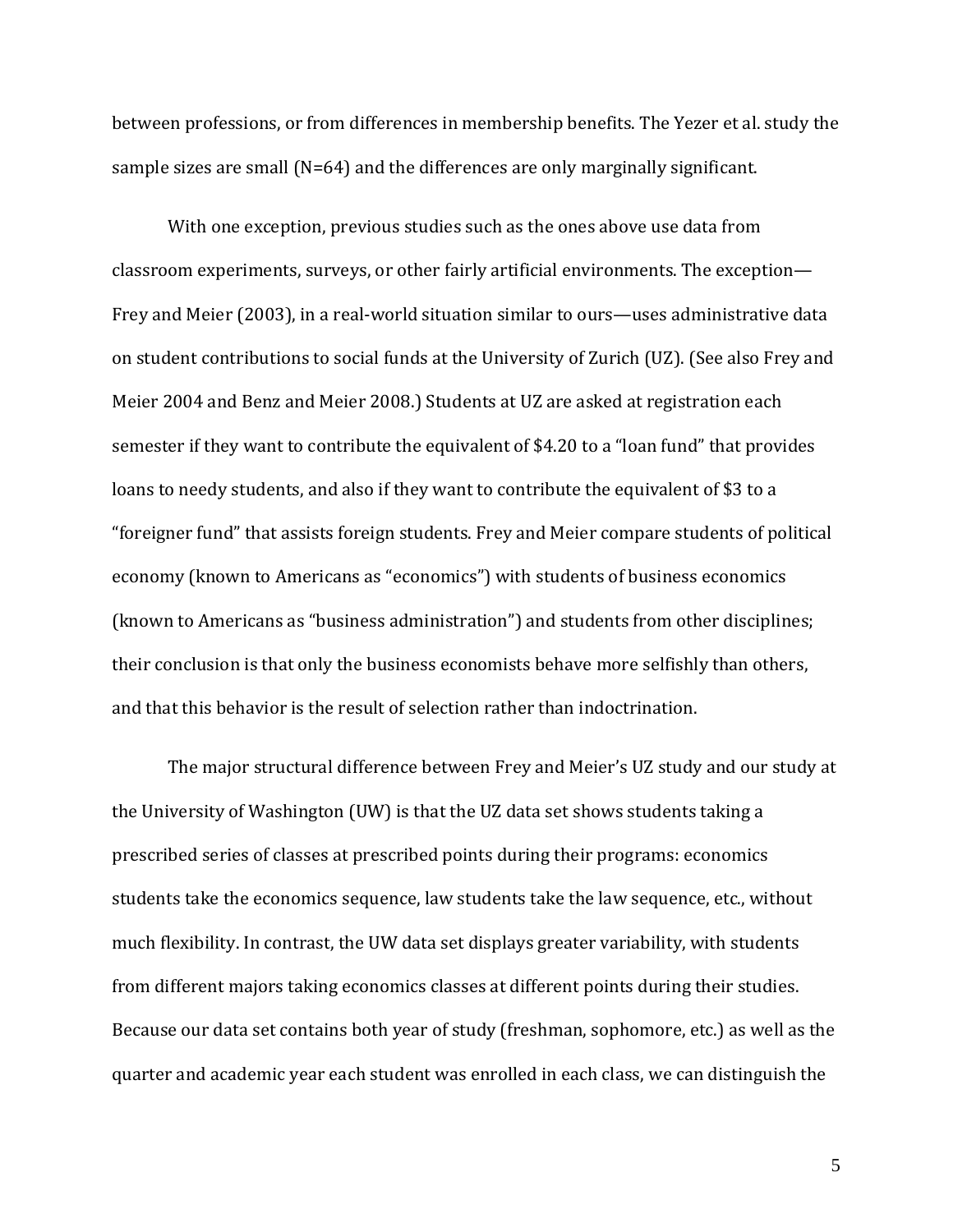effects of economics training from the effects of general year-to-year progress. This allows for a crisp test of the selection and indoctrination hypotheses using observed data.

### **III. Data**

 $\overline{a}$ 

Our data set, obtained from the UW registrar, covers the 8,743 undergraduate Arts and Sciences students aged 17-23 who registered between summer quarter 1999 (what we will call Q1) and spring quarter 2002 (Q12) and who had a declared major at the end of this sample window. This yields a panel data set of 65,044 observations. In addition to each student's declared major, the administrative data set includes the quarter (if any) in which each student took introductory or intermediate microeconomics at UW.<sup>2</sup>

Sample statistics are reported in Table 1. Some 8% of the students were economics majors, a grouping in which we include double-majors; we use the label "other A&S majors" to refer to the 92% who declared an Arts and Sciences major other than economics.Of the total sample, 32% took introductory microeconomics—and 7% took intermediate microeconomics—at some point before the end of the study period. Approximately 61% of the students were women, 2% were black, 21% were Asian, and 2% were international students.

Our data set includes quarterly records on voluntary contributions by each student to "qualifying groups" that are recognized by the university. Two such groups existed

<sup>2</sup> We can tell if a student took one of these classes at UW prior to our study period, but we cannot tell if a student took one of these classes prior to attending UW. We address this limitation with a robustness test described in Section V.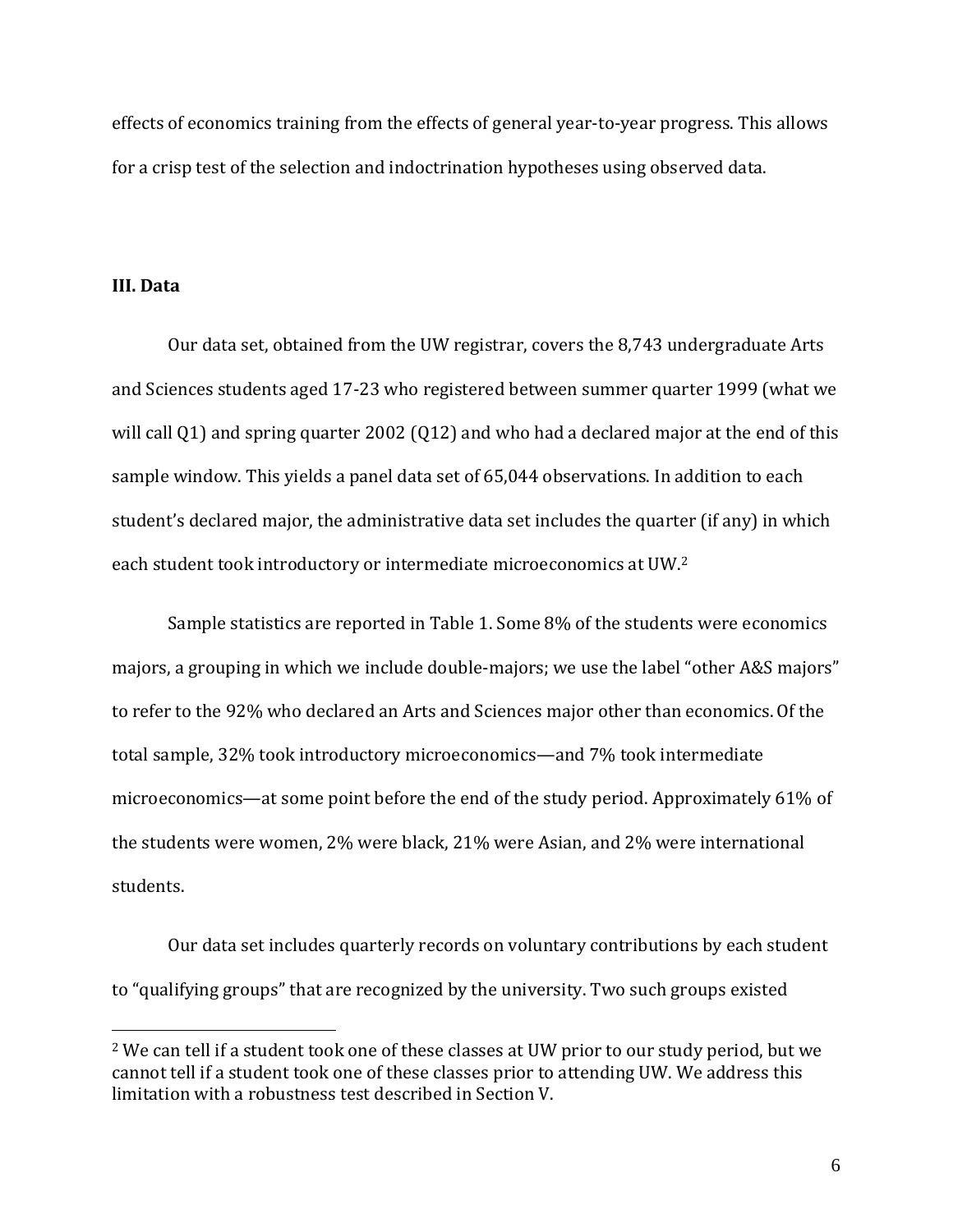during our study period: the Washington Public Interest Research Group (WashPIRG) and Affordable Tuition Now (ATN).

WashPIRG is a left-leaning activist group whose mission is "to deliver persistent, result-oriented public interest activism that protects consumers, encourage a fair, sustainable economy, and foster responsive, democratic government" ( WashPIRG 2009). WashPIRG has been a qualifying group at UW since 1976.

ATN is a group that lobbied for "sensible tuition rates, quality financial aid, and adequate funding of colleges at both the state and federal level(s)" (ATN 2005). ATN became a qualifying group following a petition drive and student body election in spring quarter 2000, so the registration period before summer quarter 2000 (Q5) was the first one in which students were solicited for a donation to ATN. During our sample period, 27% of students donated at least once to WashPIRG and 34% donated at least once to ATN.

The solicitation process for qualifying groups occurs when students register for classes prior to the coming quarter.<sup>3</sup> During the registration process, each student is asked if he or she wants to add (for example) an additional \$3 to their tuition bill to support WashPIRG. There is some evidence that students understand their choices and behave in accordance with economic principles: UW historical data indicate that when the requested donation for WashPIRG increased from \$2 in winter 1994 to \$3 in spring 1994 the

l

<sup>&</sup>lt;sup>3</sup> From the start of our study period through winter quarter 2000 (Q3), the registration process took place via an automated telephone system called STAR. This system was replaced by online registration in October 2002 (Q14), but from spring quarter 2000 (Q4) through the remainder of our study period (Q12) students could register either via telephone or online (Rosen 2002).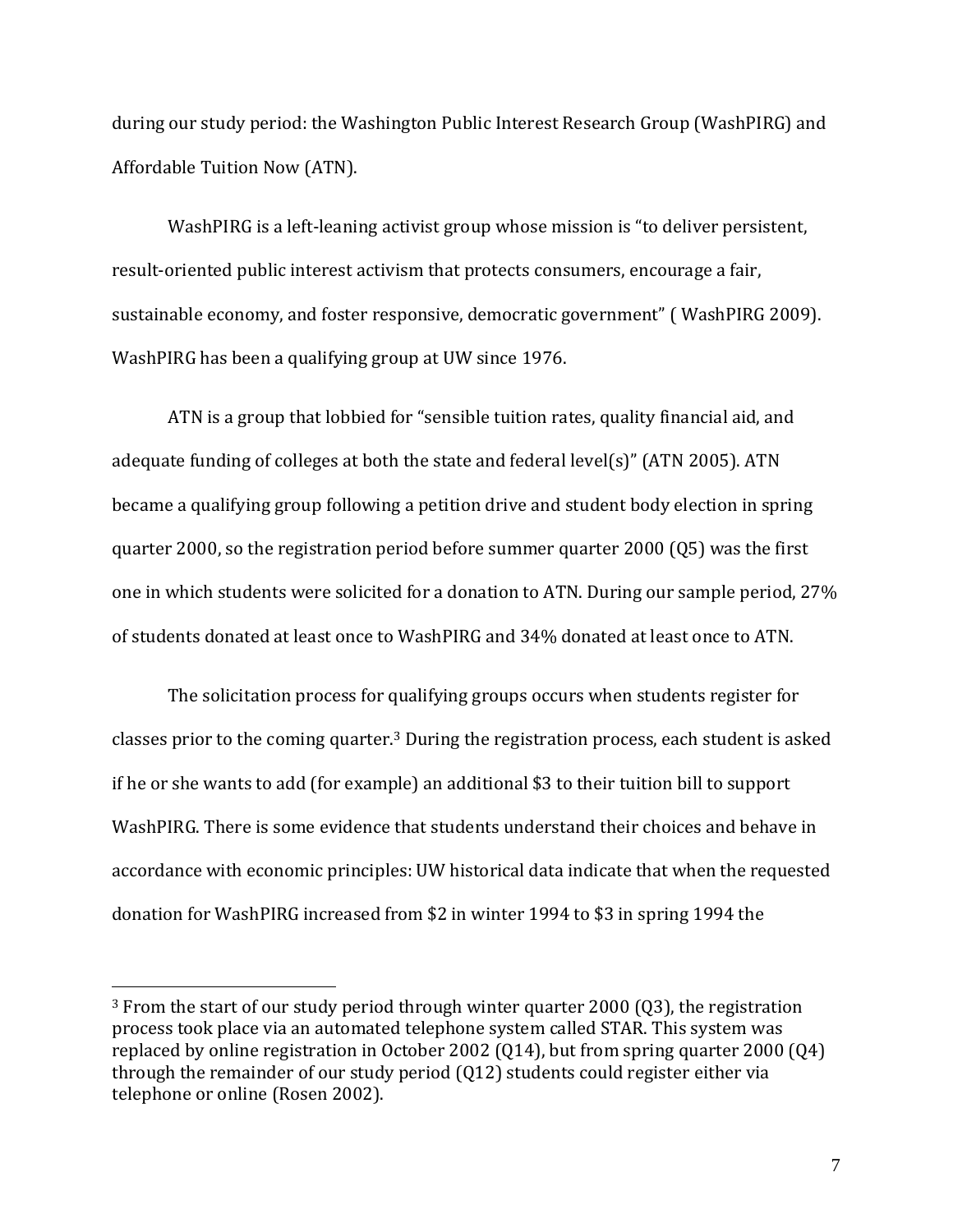percentage of students who donated fell from 11.6% to 10.1%, suggesting a price elasticity of demand of about -0.34.<sup>4</sup>

Figures 1 and 2 show the donation rates for WashPIRG and ATN during our study period. The low donation rates during summer quarters (Q1, Q5, and Q9) and during the first two quarters of ATN's existence are noteworthy, but what really stands out in all quarters is that University of Washington (UW) donation rates pale in comparison to the University of Zurich (UZ) donation rates in Frey and Meier (2003). An average of 61% of UZ students contribute to *both* funds each semester, while at UW the giving percentage each quarter averages 14% for ATN and 10% for WashPIRG. This result could be because of differences in *how* the requests are made (Frey and Meier [2004] note that "the manner in which one is asked to donate is crucial") or differences in *for what* the requests are made (perhaps students are keen to give to scholarship funds and less keen to support political activities) or differences in *from whom* the requests are made (perhaps there are differences between Swiss and American students), but differences in "university culture" are definitely not responsible: the same large differences show up when looking at decisions made by incoming first-year students.<sup>5</sup>

 $\overline{a}$ 

<sup>4</sup> In addition to the 1999-2002 panel data that is the focus of our paper, we also have aggregate data on student donations from 1992-2001 (Holm 2002). During our study period the contribution request each quarter was \$3 for WashPIRG and \$2 for ATN.

<sup>5</sup> Looking only at students during their freshman year at UW, we find that 10% of students who eventually become economics majors donate to ATN and 5% of these students donate to WashPIRG; the comparable percentages for students who eventually choose another Arts and Sciences major are 18% for ATN and 12% for WashPIRG. The differences between majors and non-majors are significantly different for both funds.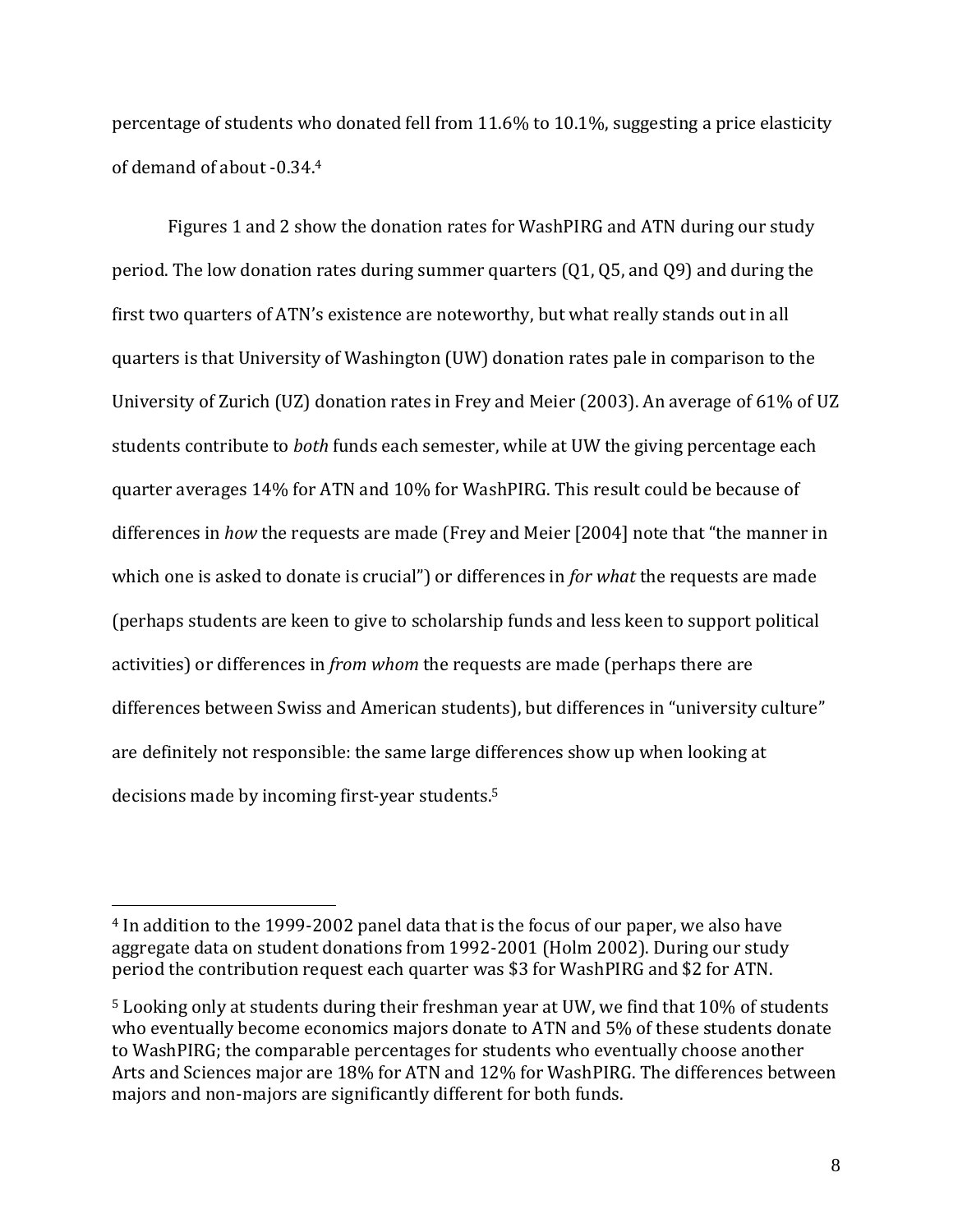#### **IV. Descriptive Analysis**

Figures 3 and 4 show the percentage of economics majors and other A&S majors who donated to WashPIRG and ATN during quarters in which they had no prior exposure to microeconomics at UW (group 1), during quarters in which they had prior exposure to introductory microeconomics but not intermediate microeconomics (group 2), and during quarters in which they had prior exposure to both introductory and intermediate microeconomics (group 3). These figures suggest that economics majors are less generous than other Arts and Sciences majors. About 5% of economics majors donate to WashPIRG in a given quarter, compared with 8% for other majors. A similar divide—10% versus over 14%—occurs with respect to donations to ATN.

Figures 3 and 4 also show that exposure to microeconomics appears to have a significant effect on generosity for other Arts and Sciences majors but little effect on generosity for economics majors. For the former group, the likelihood of donating to WashPIRG falls from about 12% prior to studying introductory microeconomics to about 9% afterwards. There is also a marked decline in these students' propensity to donate to ATN at each juncture: nearly 17% donated prior to taking any economics, only 13% donated after taking introductory microeconomics, and less than 9% donated after taking intermediate microeconomics. Relative to other A&S students, economics majors are much less likely to give prior to studying economics, but their donation rates appear to be unaffected by exposure to economics courses.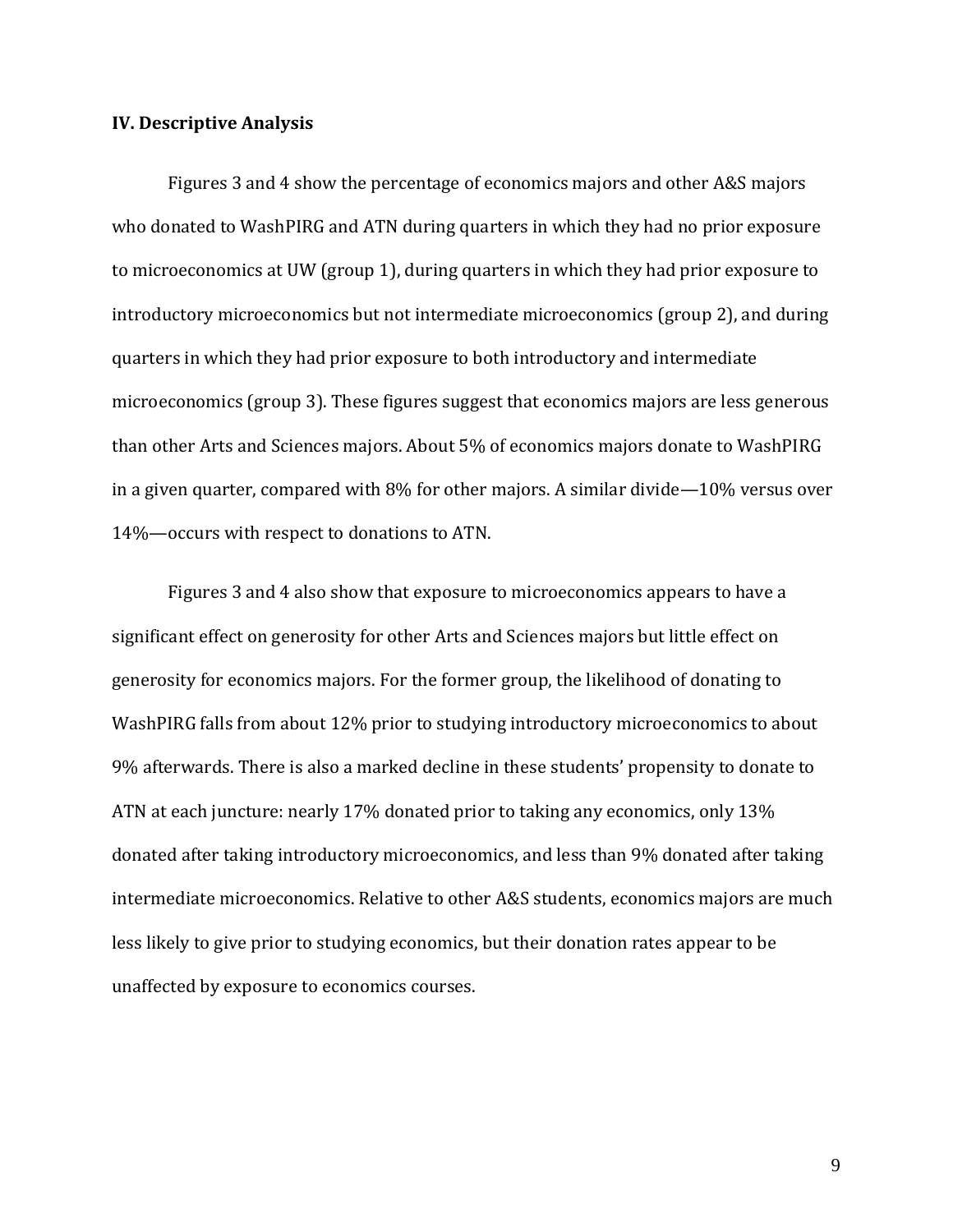#### **V. Empirical Model**

To test whether economics majors are inherently less generous than other Arts and Sciences majors and whether studying economics discourages students from being generous we estimate the following model:

$$
Pr(Donate_{iQ}) = \alpha + \beta Econ_i + \gamma_{Intro} \text{Intro}_{iQ} + \gamma_{Inter} \text{ Intermediate}_{iQ} + X_{iQ} \theta + \xi_{iQ} \tag{1}
$$

In this model "i" refers to student and "Q" indicates quarter (Q1 through Q12)*.* A student who donates in (say) Q2 is a student who donates at the end of Q2, i.e., during registration for Q3. *Econ* indicates that the student is an economics major; the default category is other majors in Arts and Sciences. *Intro* and *Intermediate* are dummy variables indicating that the student had registered in introductory or intermediate microeconomics *by the end of the prior quarter.* The set of controls, *X,* includes dummy variables for sex, race, year of birth, quarter, year in the program, and whether the student is an international student.

Column (1) of Table 2 reports estimates of equation (1) where the dependent variable is the likelihood of donating to WashPIRG and *Intro* and *Intermediate* are excluded. Field of study matters: economics majors are about 5.6 percentage points less likely to donate than other Arts and Sciences majors.

Are economics majors inherently less generous, or are the differences due to their training? We answer this question in terms of the random effects model in columns (2). According to the random effects model, students are about 2.1 percentage points less likely to donate to WashPIRG after having taken introductory microeconomics; there is no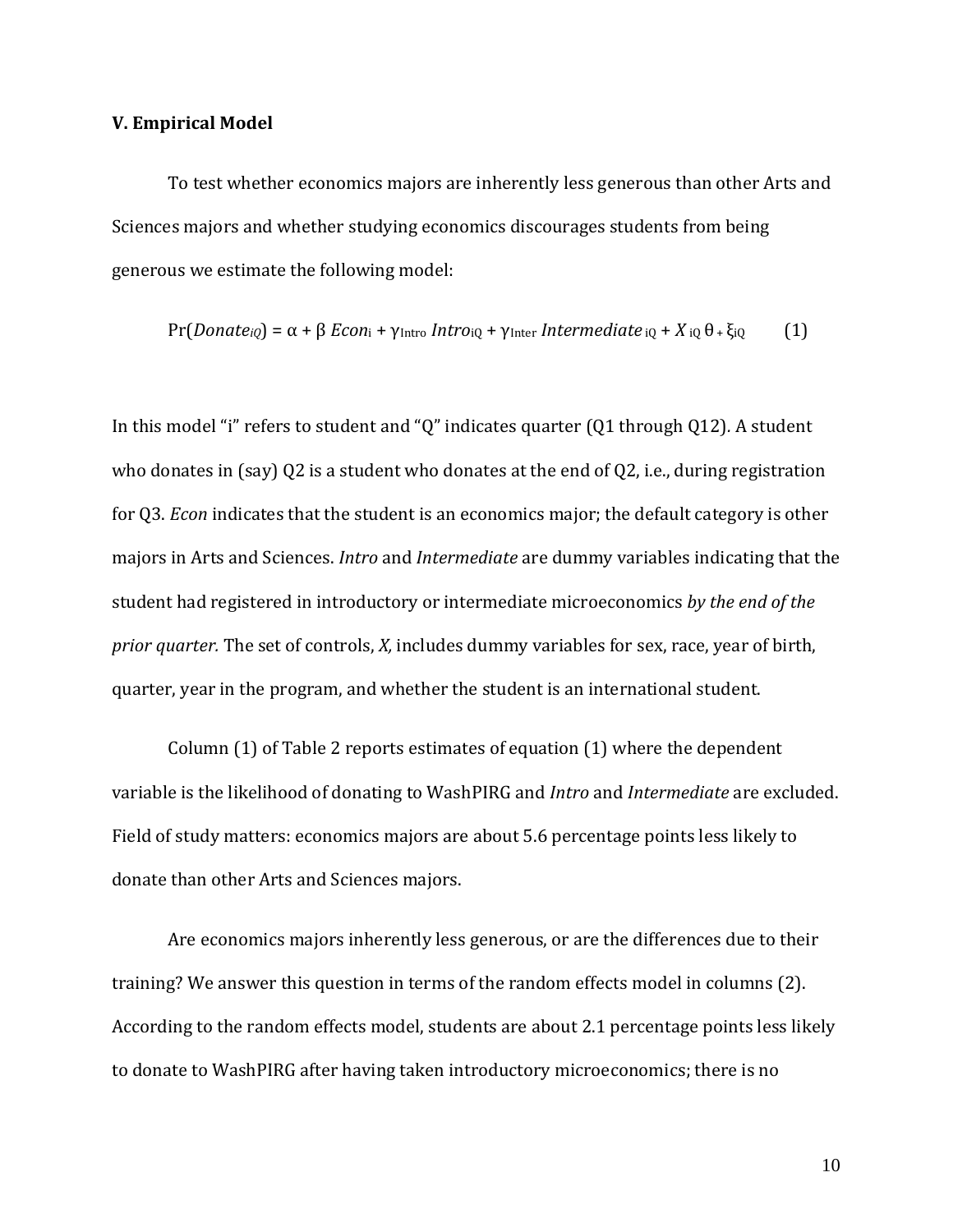evidence that intermediate microeconomics affects the likelihood of donating. The estimated effect of *Econ* remains significant even after controlling for students' exposure to economics. The effects of economics training, when estimated under fixed effects (column 3), are similar to the random effects estimates: students are about 1.7 percentage points less likely to donate after taking introductory microeconomics, and there is no evidence that taking intermediate microeconomics affects the propensity to donate.

We repeat the prior analysis with respect to ATN and report the results in columns (4) through (6). For the most part, the ATN results are qualitatively similar to those for WashPIRG. Depending on specification, we find that economics majors are between 3.6 and 6.4 percentage points less likely to donate than other A&S majors. Estimates of the effect of *Intro* range from 1.6 to 2.9 percentage points. One difference between the WashPIRG and ATN results is that students are about 2.3 percentage points less likely to contribute to ATN after having taken intermediate microeconomics.

The negative coefficient on "Female" for both WashPIRG and ATN indicates that women are less generous than men: women are about 2 percentage points less likely than men to contribute to WashPIRG and 3.7 percentage points less likely to contribute to ATN. Given the ambiguous findings in the literature on gender and generosity in classroom experiments (e.g., Andreoni and Vesterlund 2001, Eckel and Grossman 1998, 2008), it is noteworthy that our results echo those of Frey and Meier (2003).

White students and students from later-born cohorts are more likely to donate than others. International students, who have less stake in the social programs, are less likely to donate. We would expect, particularly with respect to ATN, that each individual students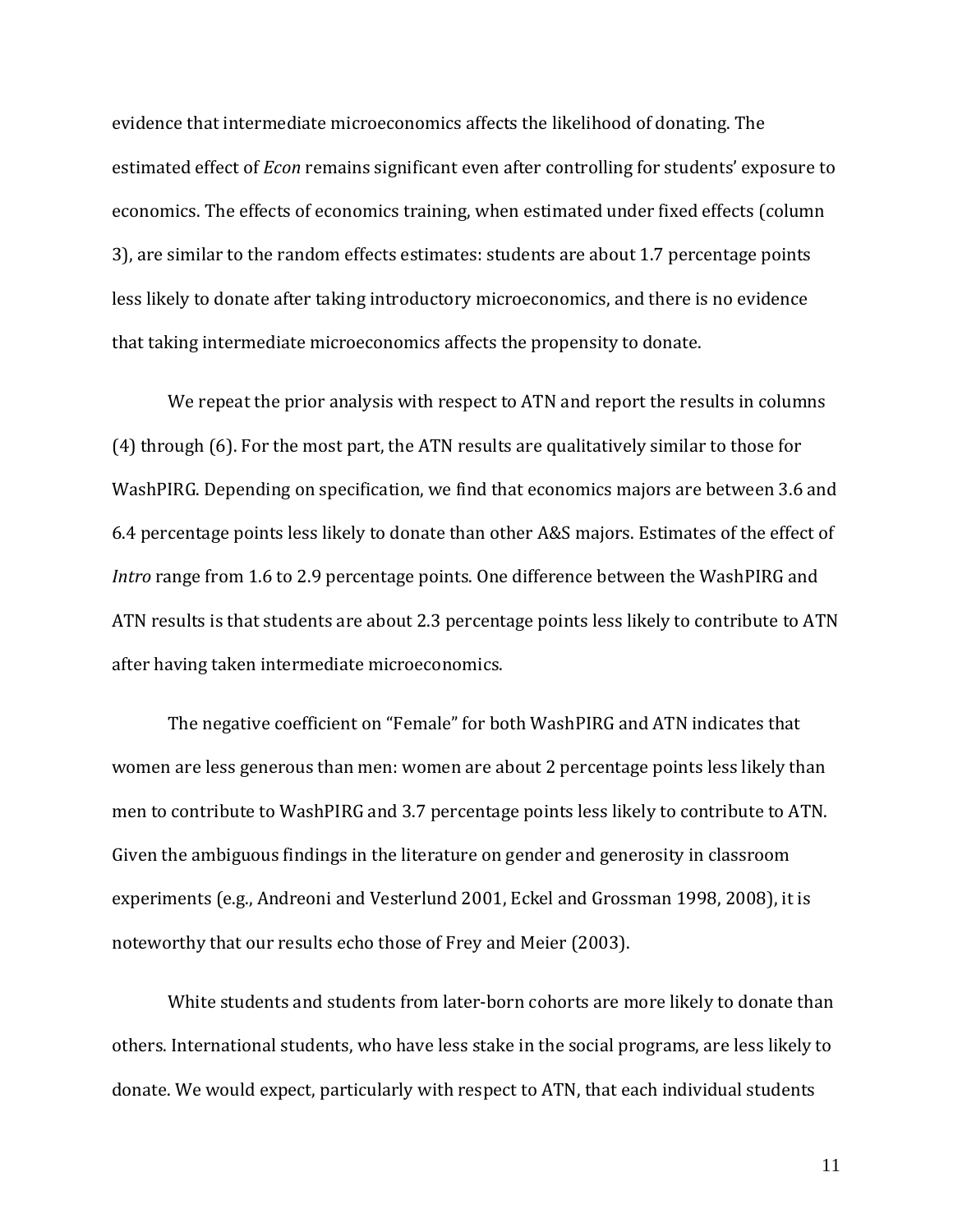would donate less over time because of the narrowing window of opportunity for that student to realize the benefits from their donations. However, there is little evidence that this is the case; indeed, freshmen are less likely to donate to WashPIRG than students in other years.

#### *Differences by Program*

The results reported in Table 2 indicate that economics majors are markedly less likely to donate than other A&S majors. This suggests that there might be other respects in which donation behavior differs between the groups. We therefore disaggregate with respect to major; the results, reported in Table 3, confirm the impression from Figures 3 and 4 that other A&S majors become less generous as they are exposed to economics.

It appears that only non-majors are impacted by studying economics. Fixed effects estimates indicate that taking introductory microeconomics reduces their likelihood of donating to WashPIRG by 2.0 percentage points. Taking intermediate microeconomics reduces their likelihood of donating to WashPIRG by 3.7 percentage points and to ATN by 7.9 percentage points. The effect of *Intro* on donation to ATN is significantly negative but no significant effect is detected in the fixed effects specification. Other coefficients reinforce the findings from the pooled analysis in Table 2: men, domestic students, whites, and laterborn cohorts are more likely to donate than their complements.

The Table 3 results suggest that economics majors respond differently to economics classes than do other Arts and Sciences majors. But are these differences significant? We answer this question in terms of the interacted specification: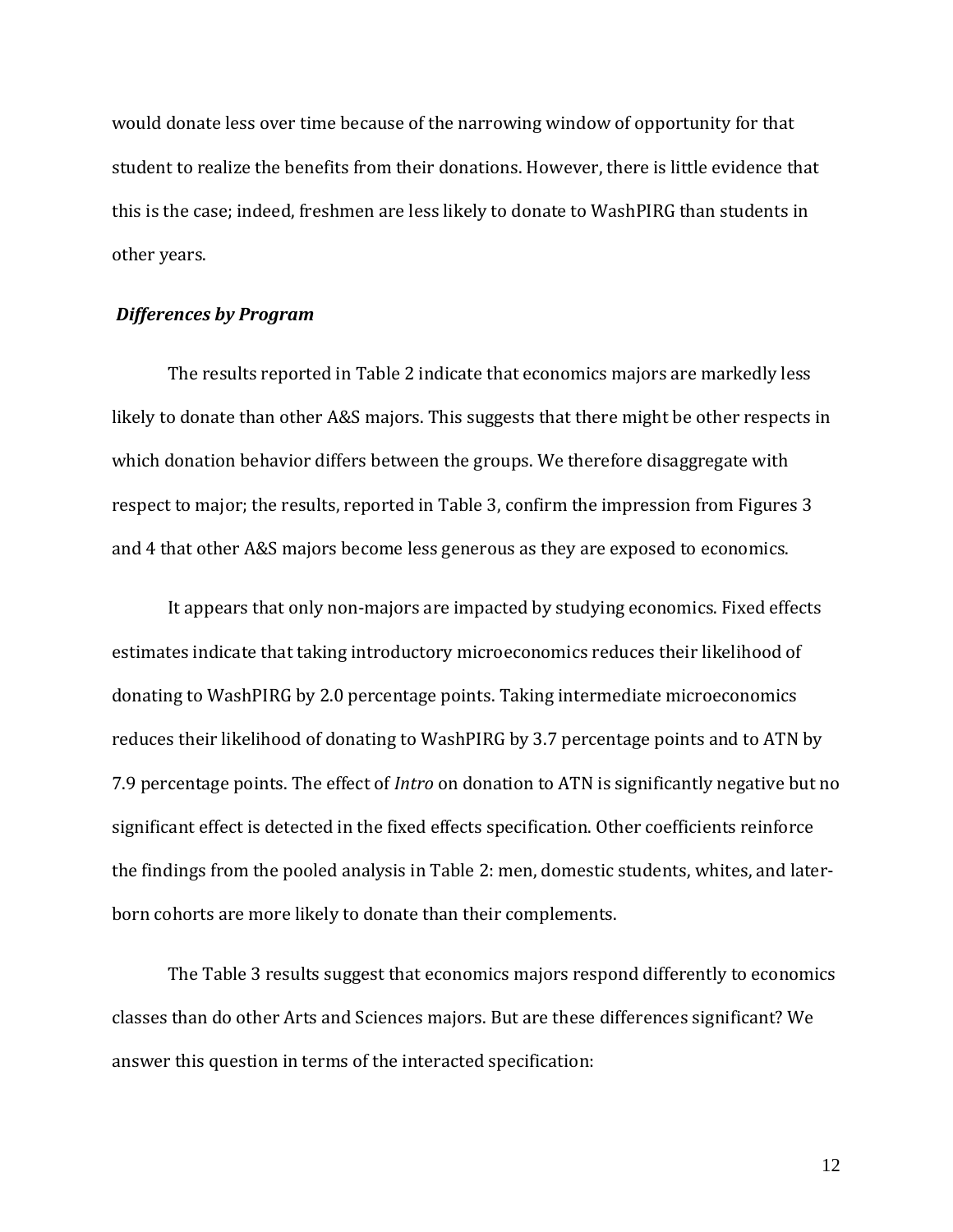Pr(*Donate<sub>iQ</sub>*) = α + β *Econ*<sub>i</sub> + γ<sub>Intro</sub> *Intro*<sub>iQ</sub> + γ<sub>Inter</sub> *Intermediate*<sub>iQ</sub> + +  $\delta$ <sub>Econ\_Intro</sub> *Econ*<sub>i</sub>\**Intro*<sub>iQ</sub> +  $\delta$ <sub>Econ\_Inter *Econ*<sub>i</sub>\**Intermediate*<sub>iQ</sub> +  $X$ <sub>iQ</sub>  $\theta$  +  $\xi$ <sub>iQ</sub> (2)</sub>

where the effects of taking each of the two economics courses are allowed to differ by major. The results are reported in Table 4.

The responses of majors and non-majors to training are significantly different, with the latter group showing a greater responsiveness to exposure to economics courses. According to the random effects specification, the negative effect of taking introductory microeconomics on donations to WashPIRG is 1.4 percent lower, in absolute value, for majors relative to non-majors. The fixed effects estimates indicate that the effect of taking intermediate microeconomics is 3.6 percent lower in absolute value.

Economics training has a similar smaller effect on donations to ATN for majors relative to non-majors. Estimates of the magnitudes of the differences in the effects of intermediate microeconomics range from 5.9 to 6.6 percentage points, depending on specification. The fixed effects results indicate that the response to introductory microeconomics is 3.2 percent lower for majors.

As mentioned in Section III, our data set reports the date of enrollment in introductory and intermediate microeconomics at UW, but it does not report possible exposure at other institutions. We can infer that a student who enrolled in intermediate microeconomics at UW without taking introductory microeconomics at UW must have taken that prerequisite prior to attending UW, but we cannot tell if a student who did not take either class at UW took either class prior to UW. So as a robustness test we restrict our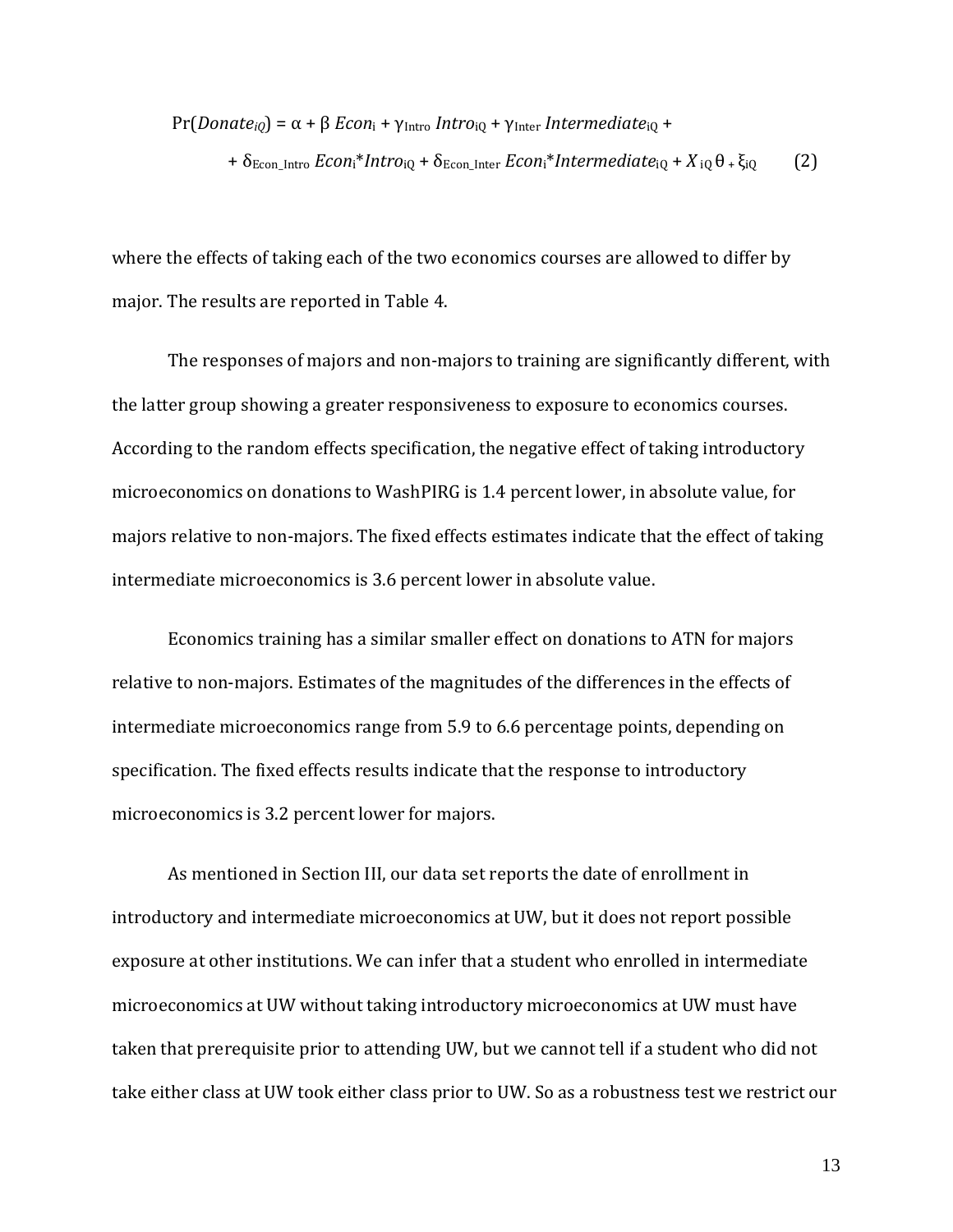sample to students classified as freshmen at UW for at least three quarters; these students were unlikely to have taken college courses elsewhere.

The results of this robustness test are reported in Table 5. The overall impression is similar to that from the full-sample results, but there are some differences. For non-majors, the effect of taking intermediate microeconomics on WashPIRG donations is much more pronounced for the restricted sample (a decline of about 13 percentage points) than for the full sample (a decline of about 4 percentage points). Once again, the overall effect of taking intermediate is completely counteracted by a coefficient of about 13 percent on the interaction term *Econ\_Inter*. That is, there is no significant effect of taking intermediate economics on majors' donations.

The ATN results for the restricted sample are not significant, perhaps because the restricted sample is only one-third the size of the full sample.

### **VI. Conclusion**

Other research—notably Allgood et al. (2004), who report that "former students, especially those who did not major in economics, are not particularly impressed with how important much of the content in our courses is, or with how the courses are taught" supports the conclusion that undergraduate economics courses are *bad.* Our results lend weight to a different concern, namely that undergraduate economics courses are a *public bad.* Our real-world data set reveals that students who are not economics majors are less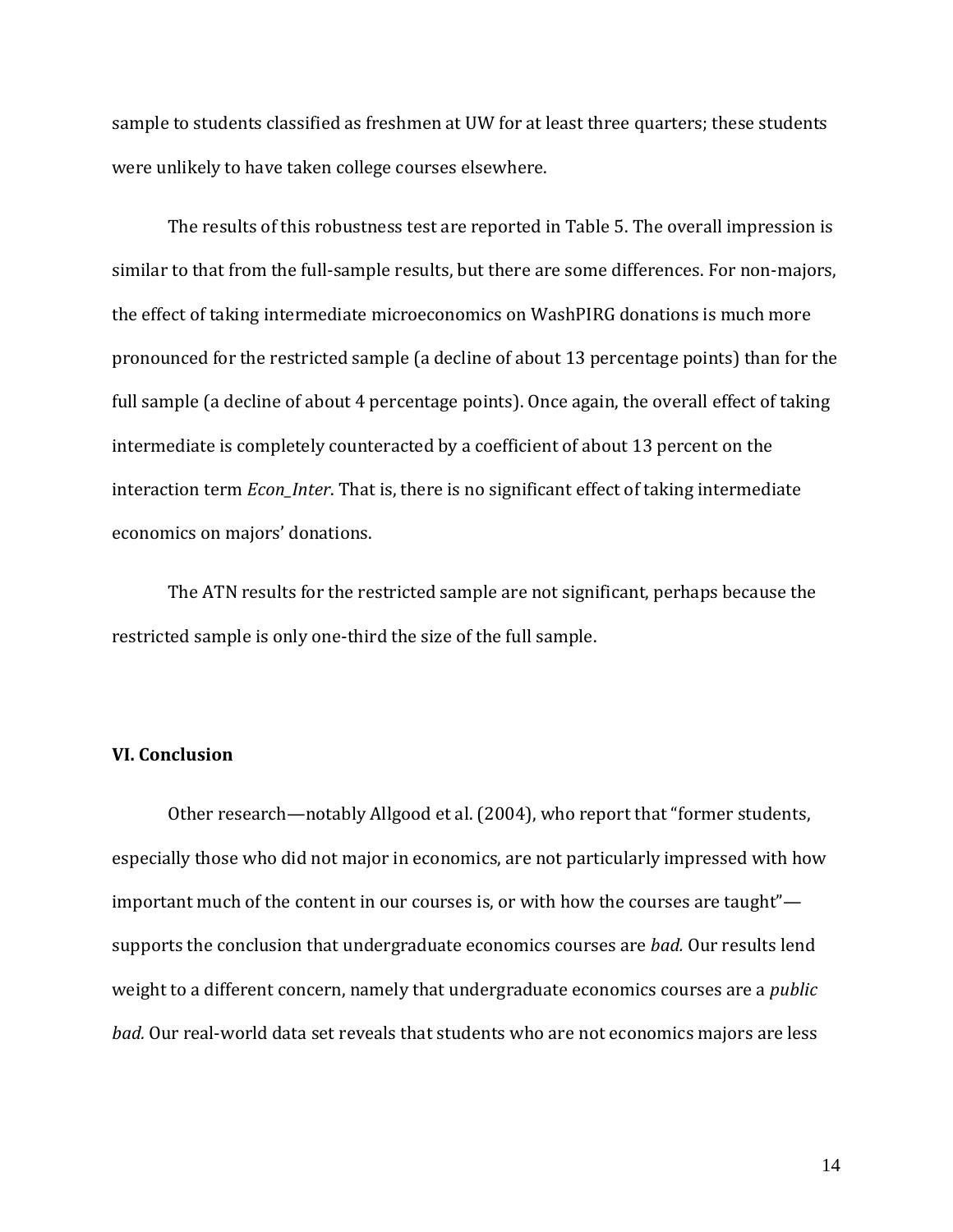likely to contribute to social programs after studying economics than they were beforehand. This effect appears only for non-majors, not for majors.

One interpretation of these results is that students who are not economics majors suffer a "loss of innocence" during economics classes because of exposure to certain *ideas* (the prisoners' dilemma or the invisible hand) or because of exposure to certain *people* (namely, economics majors). In contrast, students who become economics majors do not suffer a loss of innocence. This may be because they lost their innocence in high school— Frey and Meier (2003) find that pre-university exposure to economics reduces giving—or perhaps even because economics majors were "born guilty".

A heavy-handed reading of our findings might suggest that non-majors should be prohibited from studying economics, but because economics classes offer benefits as well as costs we come to a different conclusion, namely that introductory courses should do more to cover topics such as altruism and reciprocal behavior. Profit-maximization is a fine assumption for businesses, but a narrowly defined "selfish" version of utility maximization is neither accurate nor appropriate for modeling individual behavior.

As a final note it is worth pointing out that training students in this "selfish" version of utility maximization may be a *private bad* as well as a public bad. Recent research demonstrates that more generous individuals fare better in terms of a variety of outcomes. Dohman et al. (2009) find that those reporting greater propensity for positive reciprocal behavior do better in the labor market, e.g., they earn more and they are less likely to be unemployed. Konow and Early (2009) use a dictator game to show that selfish behavior is associated with lower psychological well-being, lower material well-being and less overall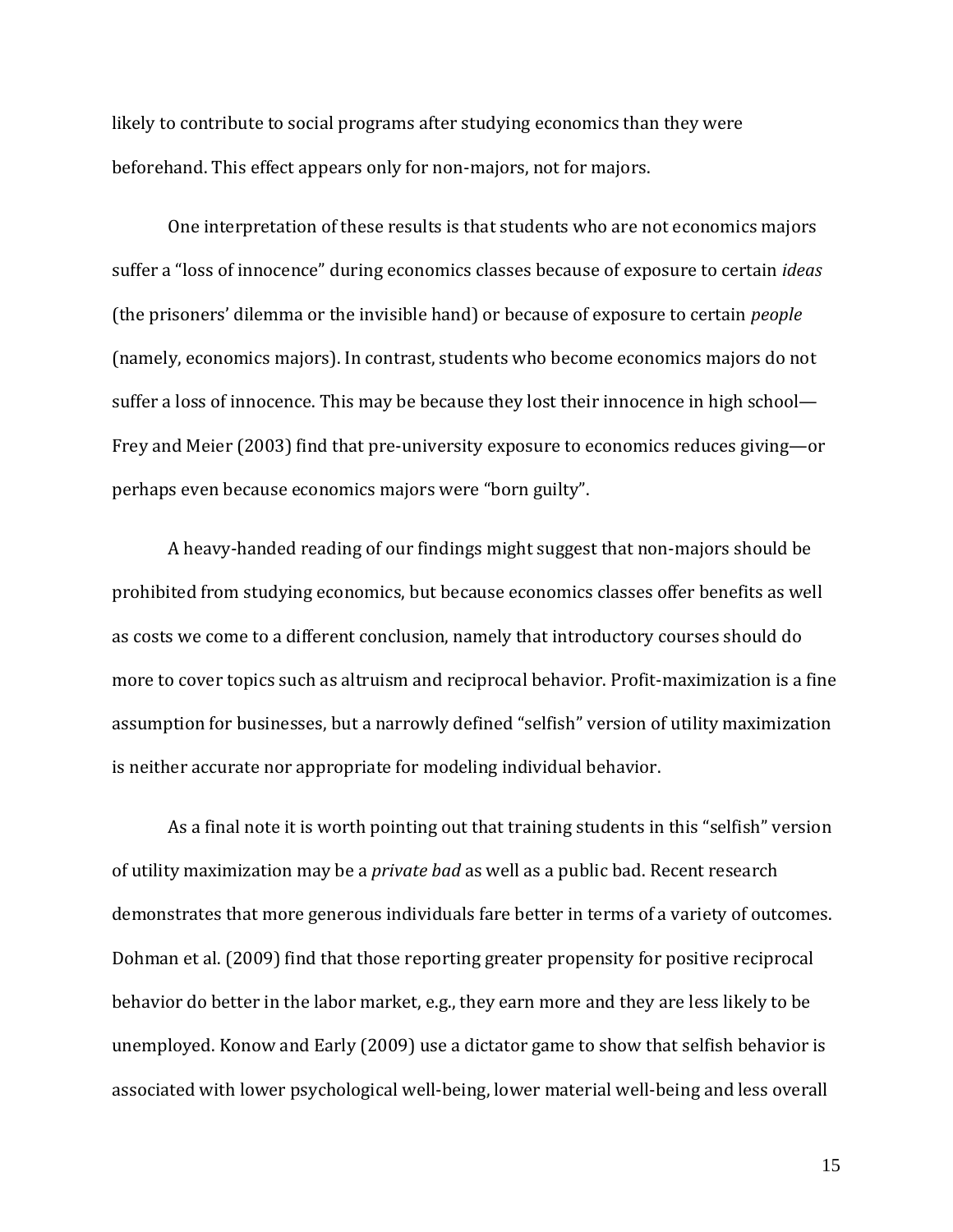happiness than selfless behavior. These studies present some support for what is called the *hedonistic paradox*: behaving as *homo economicus* does not appear to be individually optimal. The paradox may of course be explained by unobservable differences in personality characteristics. But to the extent that these characteristics are the result of nurture rather than nature, training students in ways that make them more self-interested makes them worse off.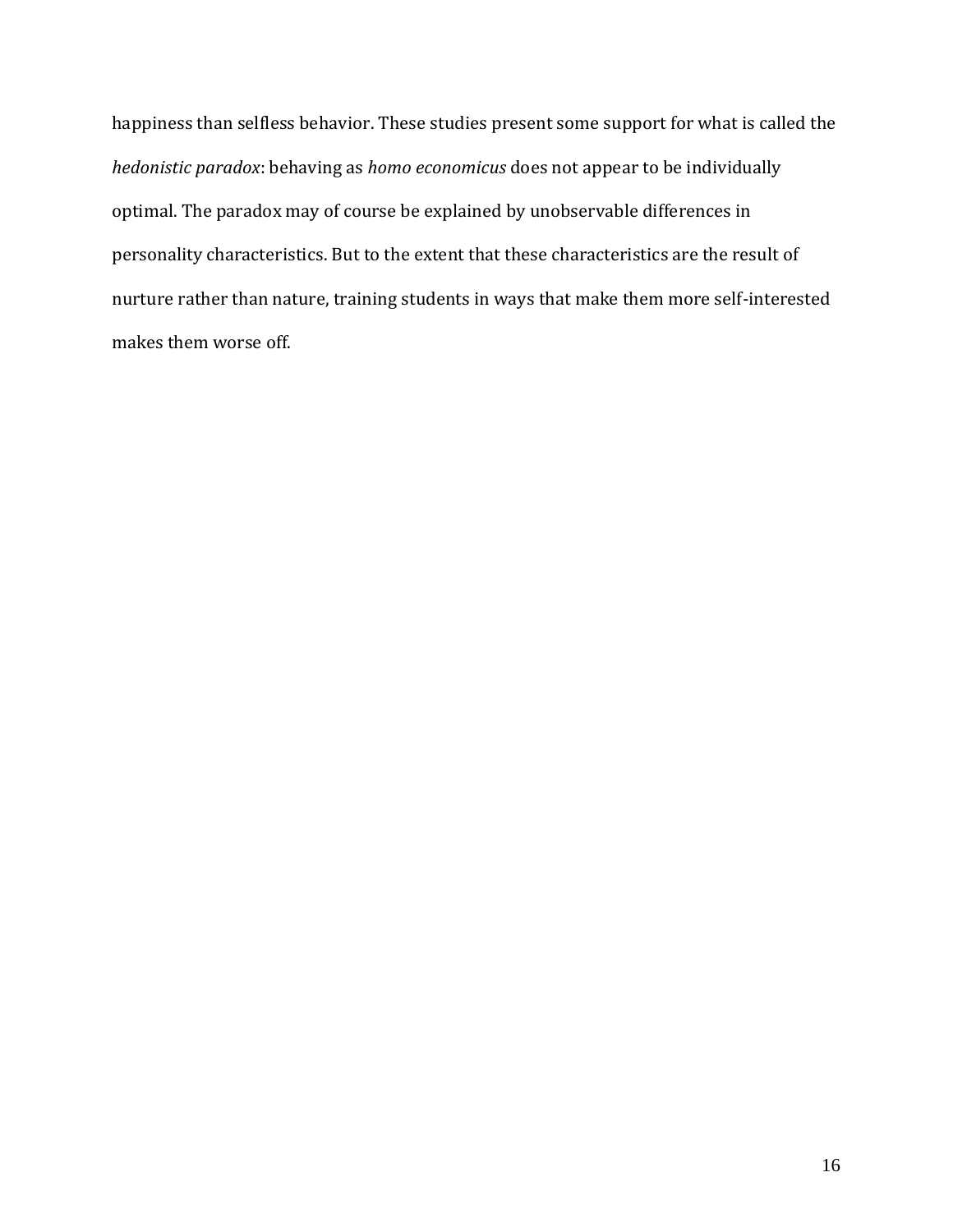### **References**

Allgood et al. 2004. "What students remember and say about college economics years later." *American Economic Review* 94(2): 259-265.

Andreoni, James, and Lise Vesterlund 2001. "Which is the fair sex? Gender differences in altruism", *Quarterly Journal of Economics,* 116: 293-312.

ATN 2005. "About us" website, <[http://students.washington.edu/tuition/res\\_2.php>](http://students.washington.edu/tuition/res_2.php). Accessed June 15, 2009.

Beil, Richard O., and David N. Laband, 1996. "The American Economic Association dues structure", *Journal of Economic Perspectives* 10:179-186.

Benz, Matthias, and Stephan Meier, 2008. "Do people behave in experiments as in the field? Evidence from donations", *Experimental Economics* 11:268-281.

Carter, John R., and Michael D. Irons, 1991. "Are economists different, and if so, why?" *Journal of Economic Perspectives* 5:171-177.

Dohmen, Thomas, Armin Falk, David Huffman and Uwe Sunde, 2009. "Home Reciprocans: Survey Evidence on Behavioural Outcomes", *Economic Journal* 119: 592-612.

Eckel, Catherine C., and Philip J. Grossman, 1998. "Are women less selfish than men? Evidence from dictator experiments", *Economic Journal* 108: 726-735.

Eckel, Catherine C., and Philip J. Grossman, 2008. "Differences in the economic decisions of men and women: Experimental evidence", in C. R. Plott and V. L. Smith (ed.) *Handbook of Results in Experimental Economics*, North Holland/Elsevier Press.

Frank, Bjorn and Gunther G. Schulze, 2000. "Does economics make citizens corrupt?" *Journal of Economic Behavior and Organization* 43:101-113.

Frank, Robert H., Thomas Gilovich, and Dennis T. Regan, 1993. "Does studying economics inhibit cooperation?" *Journal of Economic Perspectives* 7:159-171.

Frank, Robert H., Thomas D. Gilovich, and Dennis T. Regan, 1996. "Do economists make bad citizens?" *Journal of Economic Perspectives* 10:187-192.

Frey, Bruno S. and Stephan Meier, 2003. "Are political economists selfish and indoctrinated? Evidence from a natural experiment", *Economic Inquiry* 41:448-462.

Frey, Bruno S. and Stephan Meier, 2004. "Pro-social behavior in a natural setting", *Journal*  of Economic Behavior and Organization 54:65-88.

Frey, Bruno S. and Werner W. Pommerehne 1993 "On the Fairness of Pricing -- An Empirical Survey among the General Population" *Journal of Economic Behavior and Organization* 20:295-307.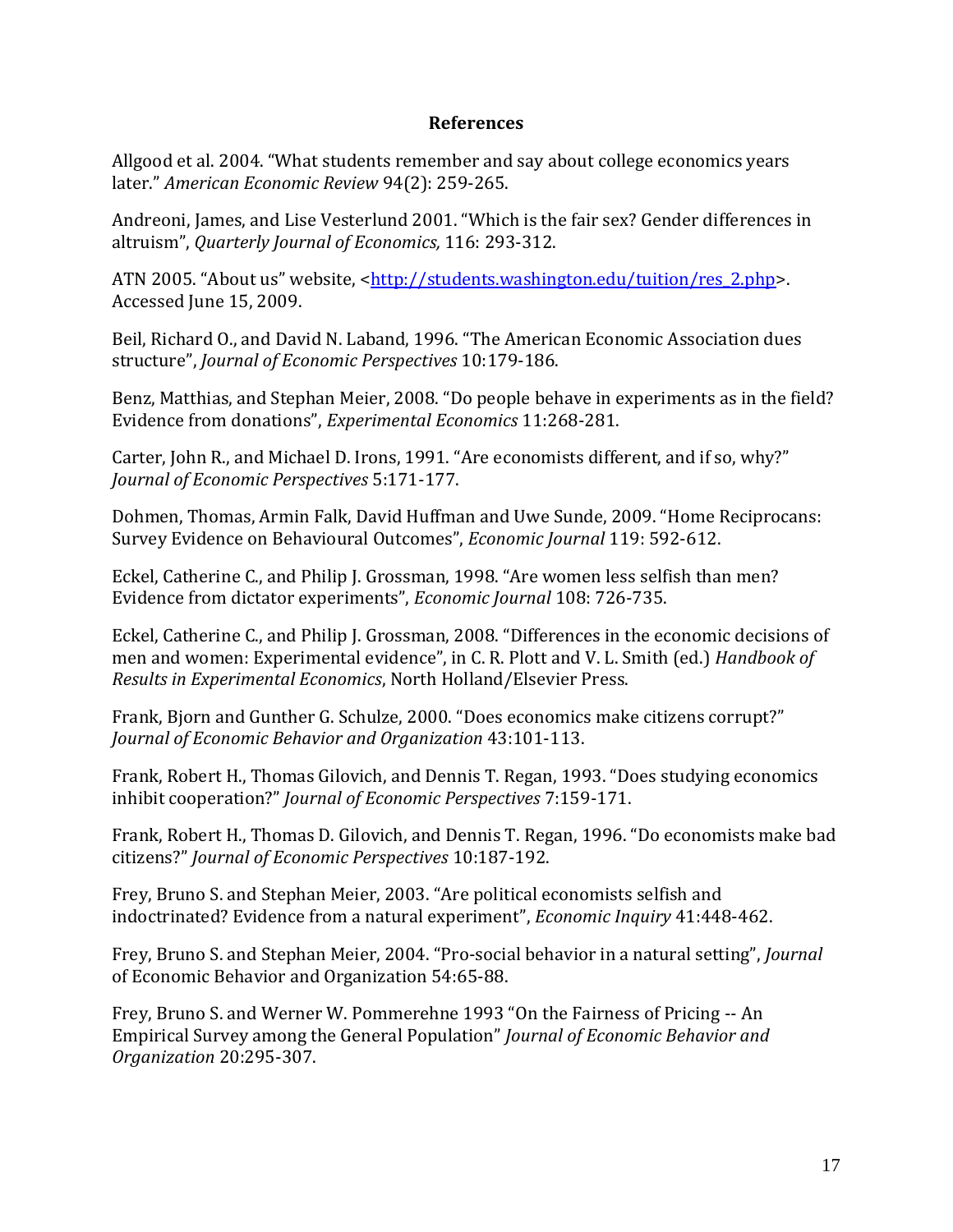Gintis, Herbert. 2000. "Strong Reciprocity and Human Sociality." *Journal of Theoretical Biology,* 206:269-79.

Holm, Jeanne, 2002. Assistant Vice President for Student Affairs, personal communication, March 13.

Konow, James and Joseph Early, 2008. "The Hedonistic Paradox: Is *Homo Economicus* Happier?" *Journal of Public Economics* 92:1-33.

Laband, David N., and Richard O. Beil, 1999. "Are economists more selfish than other 'social' scientists?" *Public Choice* 100:85-101.

Marwell, Gerald, and Ruth E. Ames, 1981. "Economists free ride, does anyone else?" *Journal of Public Economics* 15: 295-310.

Rosen, Scott, 2002. "A STAR dies." *University of Washington Daily,* Oct. 31. Online at [http://dailyuw.com/2002/10/31/a-star-dies/.](http://dailyuw.com/2002/10/31/a-star-dies/)

Selten, R., Ockenfels, A., 1998. "An experimental solidarity game". *Journal of Economic Behaviour and Organization* 34, 517– 539.

Yezer, Anthony M., Robert S. Goldfarb, and Paul J. Poppen, 1996. "Does studying economics discourage cooperation? Watch what we do, not what we say or how we play", *Journal of Economic Perspectives* 10:117-186.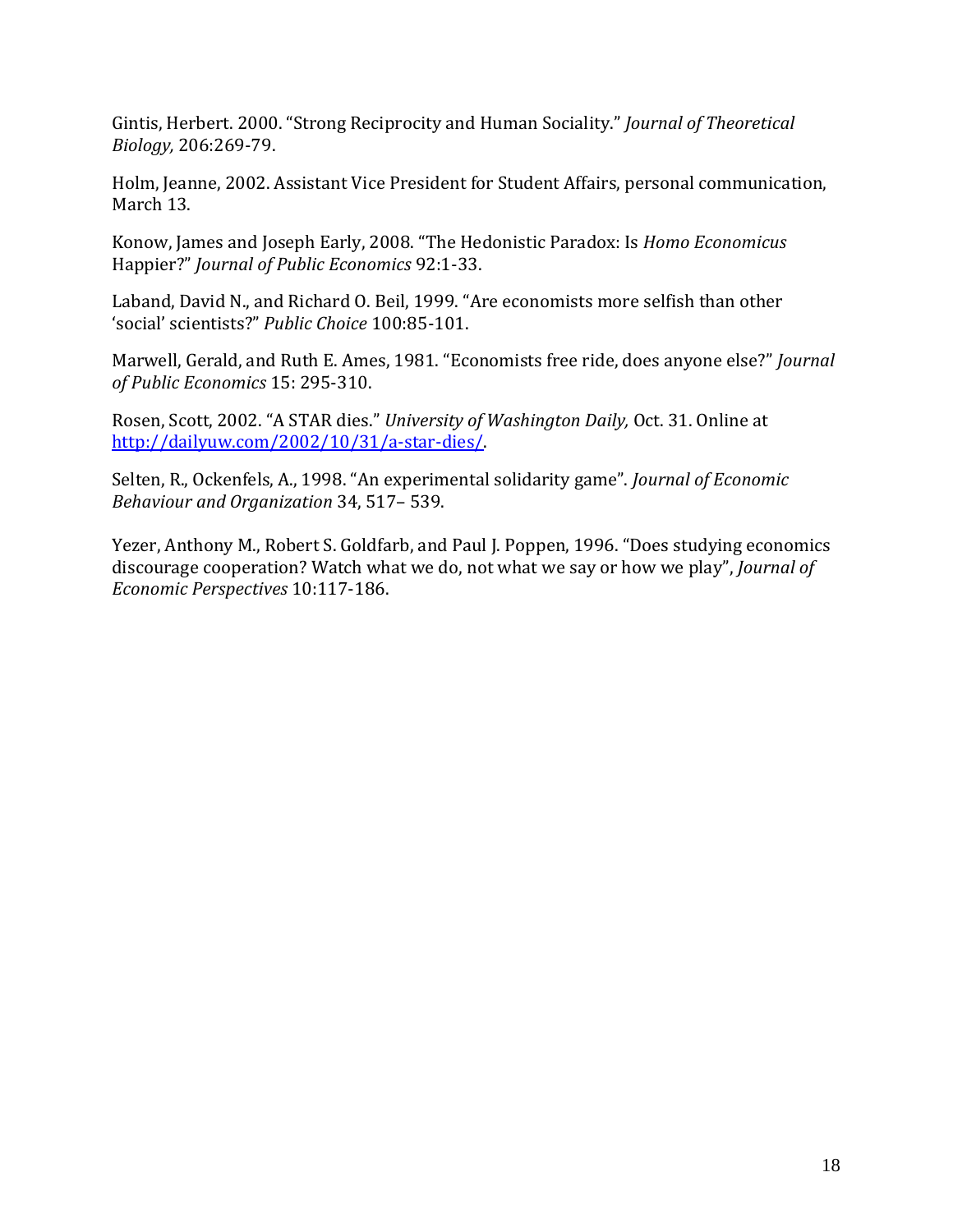

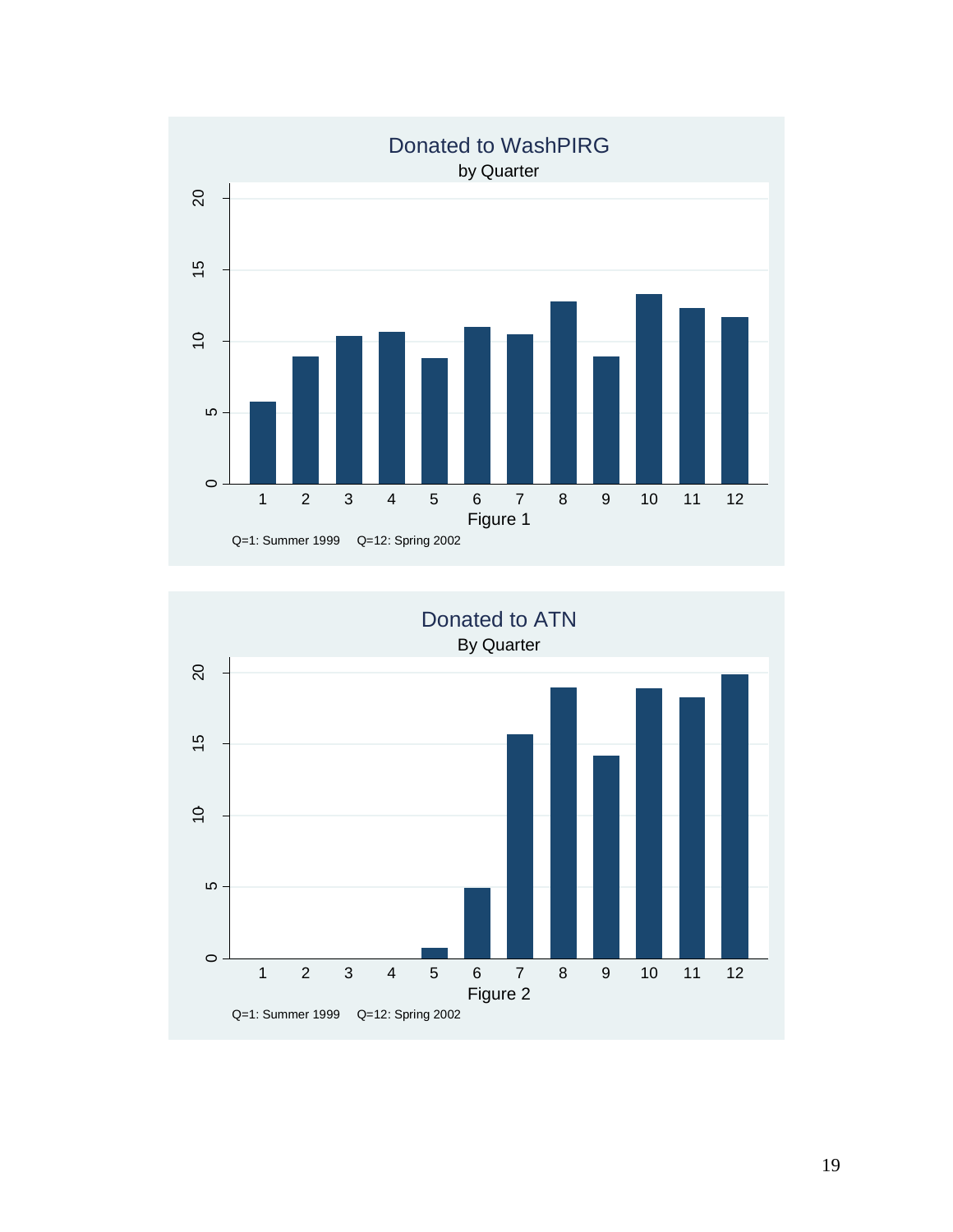

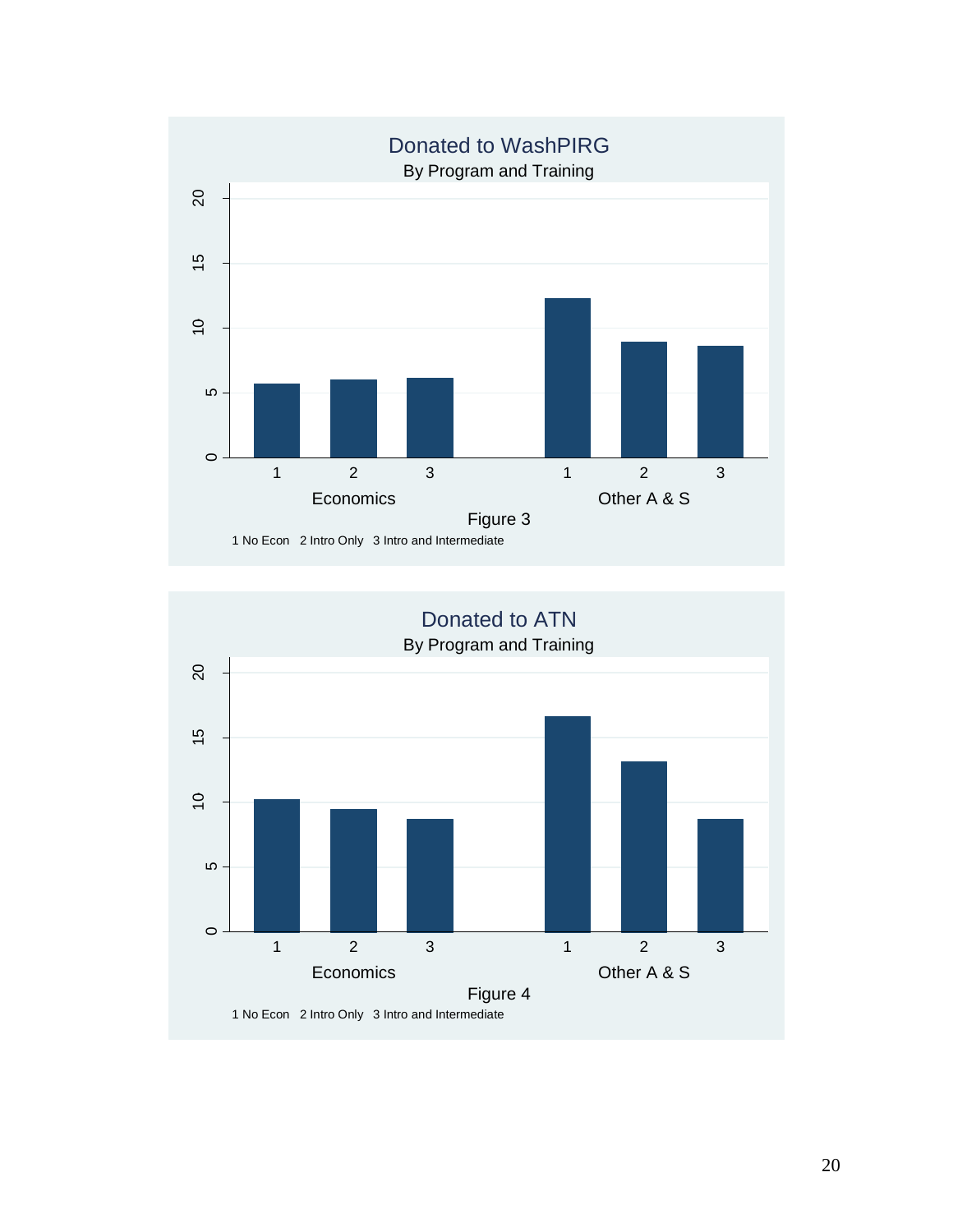# Table 1

# Descriptive Statistics

|                                        | WashPIRG |           | <b>ATN</b> |          |
|----------------------------------------|----------|-----------|------------|----------|
|                                        | Mean     | Std. Dev. | Mean       | Std.Dev. |
| Time-Invariant                         |          |           |            |          |
| <b>Ever Donated</b>                    | 0.266    | 0.442     | 0.340      | 0.474    |
| <b>Economics Major</b>                 | 0.085    | 0.279     | 0.085      | 0.279    |
| A&S Non-Major                          | 0.915    | 0.279     | 0.915      | 0.279    |
| Ever Had Intro                         | 0.316    | 0.465     | 0.316      | 0.465    |
| Ever Had Intermediate                  | 0.073    | 0.260     | 0.073      | 0.260    |
| Female                                 | 0.609    | 0.488     | 0.609      | 0.488    |
| Year Born                              | 1980.2   | 1.143     | 1980.2     | 1.143    |
| <b>Black</b>                           | 0.020    | 0.139     | 0.020      | 0.139    |
| Asian                                  | 0.208    | 0.406     | 0.208      | 0.406    |
| International                          | 0.018    | 0.134     | 0.018      | 0.134    |
| <b>Time Varying</b>                    |          |           |            |          |
| Donated this Quarter                   | 0.111    | 0.314     | 0.153      | 0.360    |
| Has Had Intro (Intro)                  | 0.257    | 0.437     | 0.279      | 0.449    |
| Has Had Intermediate<br>(Intermediate) | 0.038    | 0.191     | 0.046      | 0.208    |
| Freshman                               | 0.168    | 0.374     | 0.236      | 0.424    |
| Sophomore                              | 0.271    | 0.444     | 0.106      | 0.308    |
| Junior                                 | 0.325    | 0.468     | 0.349      | 0.477    |
| Senior                                 | 0.237    | 0.425     | 0.309      | 0.462    |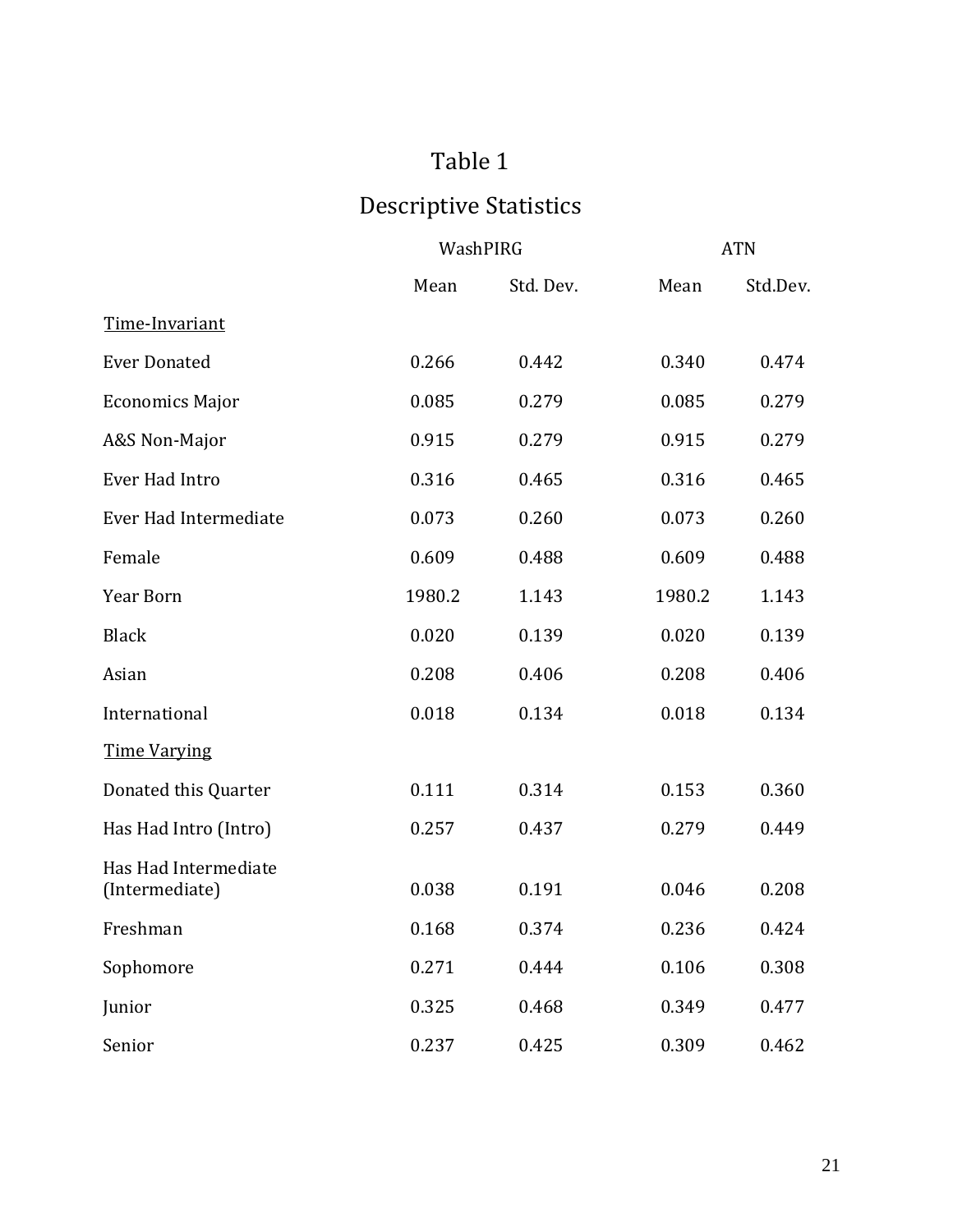## Table  $2<sup>1</sup>$

## Likelihood of Donating

## Pooled Data

|                      | WashPIRG                  |                           |                          | <b>ATN</b>                |                           |                        |  |
|----------------------|---------------------------|---------------------------|--------------------------|---------------------------|---------------------------|------------------------|--|
|                      | (1)                       | (2)                       | (3)                      | (4)                       | (5)                       | (6)                    |  |
|                      | <b>RE</b>                 | RE                        | <b>FE</b>                | <b>RE</b>                 | <b>RE</b>                 | <b>FE</b>              |  |
| Econ                 | $-0.0556$<br>$(7.35)$ **  | $-0.0443$<br>$(5.42)$ **  |                          | $-0.0642$<br>$(7.77)$ **  | $-0.0358$<br>$(3.71)$ **  |                        |  |
| Intro                |                           | $-0.0209$<br>$(5.58)$ **  | $-0.0173$<br>$(3.30)$ ** |                           | $-0.0287$<br>$(5.36)$ **  | $-0.016$<br>(1.90)     |  |
| Intermediate         |                           | 0.0003<br>(0.06)          | $-0.0009$<br>(0.12)      |                           | $-0.0227$<br>$(2.64)$ **  | $-0.024$<br>$(2.04)^*$ |  |
| Female               | $-0.0235$<br>$(4.31)$ **  | $-0.025$<br>$(4.58)$ **   |                          | $-0.0363$<br>$(6.25)$ **  | $-0.0388$<br>$(6.66)$ **  |                        |  |
| Yrborn               | 0.0167<br>$(5.89)$ **     | 0.0158<br>$(5.57)$ **     |                          | 0.0203<br>$(6.33)$ **     | 0.019<br>$(5.93)$ **      |                        |  |
| <b>Black</b>         | $-0.0675$<br>$(4.79)$ **  | $-0.0676$<br>$(4.80)$ **  |                          | $-0.0524$<br>$(2.85)$ **  | $-0.0531$<br>$(2.88)$ **  |                        |  |
| Asian                | $-0.0706$<br>$(13.19)$ ** | $-0.0689$<br>$(12.88)$ ** |                          | $-0.0809$<br>$(13.62)$ ** | $-0.0786$<br>$(13.21)$ ** |                        |  |
| International        | $-0.0865$<br>$(7.11)$ **  | $-0.0862$<br>$(7.10)$ **  |                          | $-0.1075$<br>$(7.35)$ **  | $-0.1078$<br>$(7.39)$ **  |                        |  |
| N Obs.<br>N Students | 65044<br>8743             | 65044<br>8743             | 65044<br>8743            | 46812<br>8557             | 46812<br>8557             | 46812<br>8557          |  |

 $\overline{a}$ 

 $1$  Linear probability models with z-scores in parentheses. Models also include dummy variables indicating quarter, sophomore, junior and senior. RE: Random Effects, FE: Fixed Effects. \*Significant at 5 percent level, \*\*Significant at 1 percent level. Bold type: significant at 10 percent level.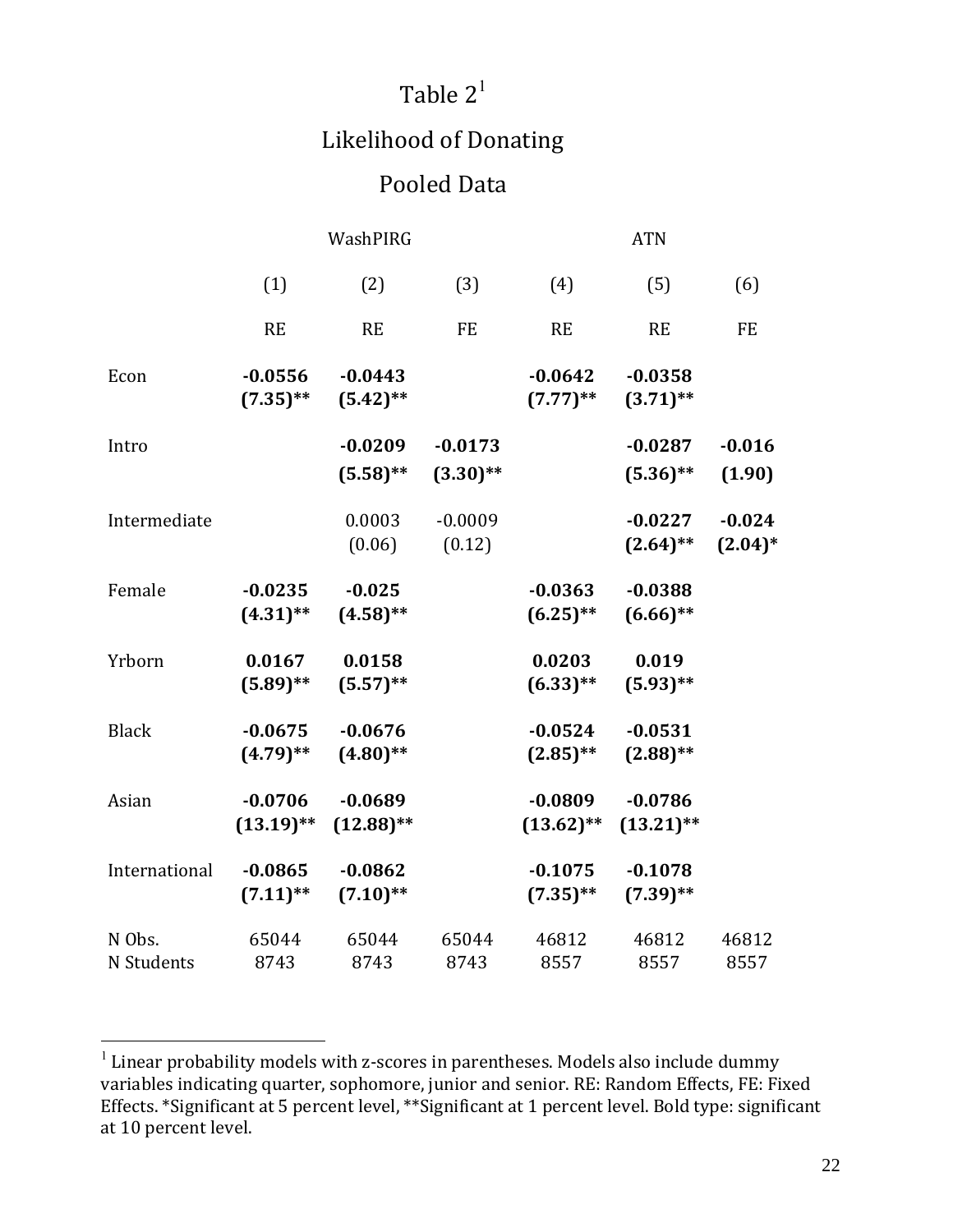## Table 3<sup>1</sup>

## Likelihood of Donating

## By Major

|                      | WashPIRG              |                   |                         |                        | <b>ATN</b>              |                     |                         |                      |
|----------------------|-----------------------|-------------------|-------------------------|------------------------|-------------------------|---------------------|-------------------------|----------------------|
|                      | Economics             |                   | Arts & Sciences         |                        | Economics               |                     | Arts & Sciences         |                      |
|                      | (1)                   | (2)               | (3)                     | (4)                    | (5)                     | (6)                 | (7)                     | (8)                  |
|                      | RE                    | <b>FE</b>         | <b>RE</b>               | <b>FE</b>              | RE                      | <b>FE</b>           | <b>RE</b>               | <b>FE</b>            |
| Intro                | $-0.0$<br>(0.4)       | $-0.00$<br>(0.21) | $-0.0234$<br>$(5.6)$ ** | $-0.020$<br>$(3.4)$ ** | $-0.0144$<br>(1.01)     | $-0.0055$<br>(0.32) | $-0.0274$<br>$(4.7)$ ** | $-0.0114$<br>$-1.13$ |
| Intermedia<br>te     | $-0.0$                | 0.001             | $-0.0324$               | $-0.037$               | 0.0026                  | 0.015               | $-0.073$                | $-0.079$             |
|                      | (0.2)                 | (0.09)            | (1.70)                  | $(2.03)*$              | (0.20)                  | (0.94)              | $(3.2)$ **              | $(3.5)$ **           |
| Female               | $-0.02$<br>$(2.0)*$   |                   | $-0.0255$<br>$(4.4)$ ** |                        | $-0.0207$<br>(1.36)     |                     | $-0.0407$<br>$(6.6)$ ** |                      |
| Yrborn               | $-0.0$<br>(0.1)       |                   | 0.017<br>$(5.7)$ **     |                        | 0.005<br>(0.52)         |                     | 0.0204<br>$(6.0)$ **    |                      |
| <b>Black</b>         | 0.12<br>(1.8)         |                   | $-0.0731$<br>$(5.1)$ ** |                        | $-0.0017$<br>(0.02)     |                     | $-0.0544$<br>$(2.9)$ ** |                      |
| Asian                | $-0.06$<br>$(4.5)$ ** |                   | $-0.07$<br>$(12)$ **    |                        | $-0.0719$<br>$(4.8)$ ** |                     | $-0.079$<br>$(12)$ **   |                      |
| Internat             | $-0.043$<br>$(2.1)^*$ |                   | $-0.105$<br>$(7.2)$ **  |                        | $-0.0635$<br>$(2.44)^*$ |                     | $-0.1299$<br>$(7.4)$ ** |                      |
| N Obs.<br>N Students | 5903<br>741           | 5903<br>741       | 59141<br>8002           | 59141<br>8002          | 4180<br>735             | 4180<br>735         | 42632<br>7822           | 42632<br>7822        |

l

<sup>&</sup>lt;sup>1</sup> Linear probability models with z-scores in parentheses. Models also include dummy variables indicating quarter, sophomore, junior and senior. RE: Random Effects, FE: Fixed Effects. \*Significant at 5 percent level, \*\*Significant at 1 percent level. Bold type: significant at 10 percent level.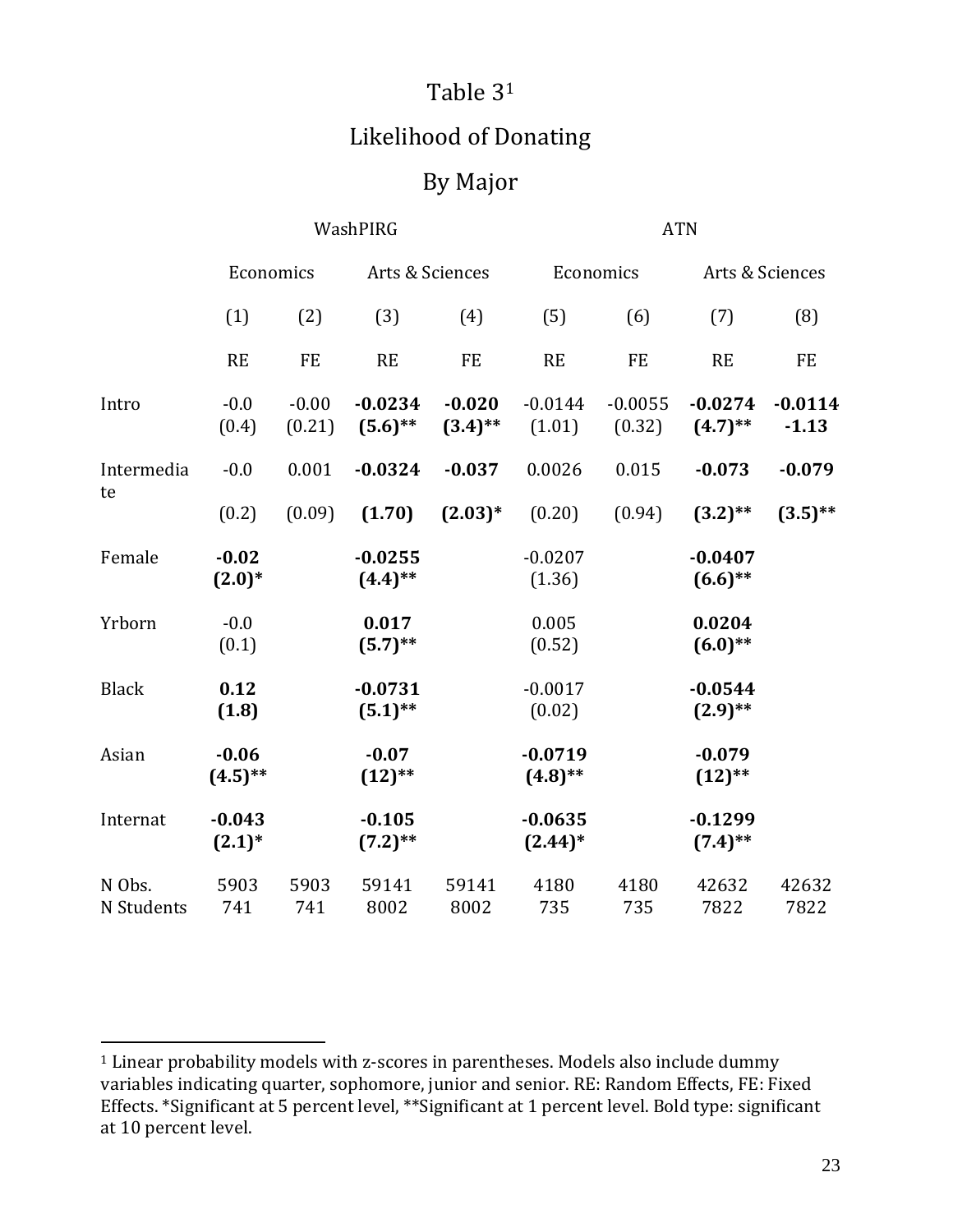## Table  $4^1$

## Likelihood of Donating

### Interacted Specifications Full Sample

|                     | WashPIRG                 |             | <b>ATN</b>             |             |
|---------------------|--------------------------|-------------|------------------------|-------------|
|                     | (1)                      | (2)         | (3)                    | (4)         |
|                     | <b>RE</b>                | <b>FE</b>   | <b>RE</b>              | <b>FE</b>   |
| Econ                | $-0.0537$<br>$(5.56)$ ** |             | $-0.029$<br>$(2.15)^*$ |             |
| Intro               | $-0.0233$                | $-0.0163$   | $-0.0266$              | $-0.0072$   |
|                     | $(5.62)$ **              | $(2.74)$ ** | $(4.60)$ **            | (0.72)      |
| Intermediate        | $-0.0323$                | $-0.0384$   | $-0.0723$              | $-0.0766$   |
|                     | (1.7)                    | $(2.15)^*$  | $(3.20)$ **            | $(3.45)$ ** |
| E_Intro             | 0.0143                   | 0.0119      | $-0.0148$              | $-0.0316$   |
|                     | (1.72)                   | (1.08)      | (1.03)                 | (1.77)s     |
| E_Intermediate      | 0.0319                   | 0.0364      | 0.0589                 | 0.0656      |
|                     | (1.60)                   | (1.89)      | $(2.41)^*$             | $(2.58)$ ** |
| <b>Observations</b> | 65044                    | 65044       | 46812                  | 46812       |
| Number of id        | 8743                     | 8743        | 8557                   | 8557        |

 $\overline{a}$ 

 $1$  Linear probability models with z-scores in parentheses. Models also include year born and dummy variables indicating quarter, sophomore, junior and senior female, black, and international. RE: Random Effects, FE: Fixed Effects. \*Significant at 5 percent level, \*\*Significant at 1 percent level. Bold type: significant at 10 percent level.